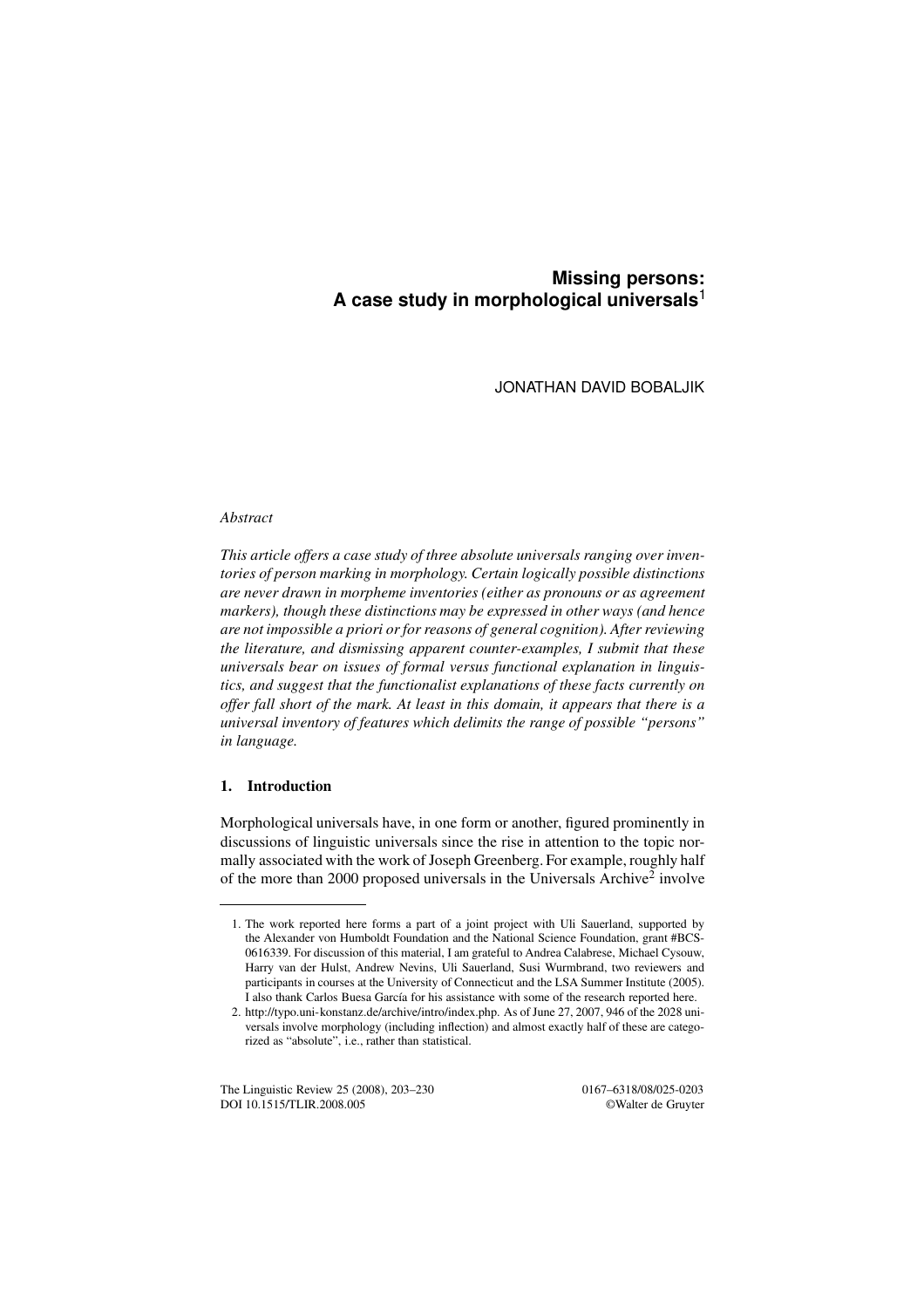morphology, and morphology (or morphosyntax) pervades textbooks on language universals (see, e.g., Croft 2003). There are, to be sure, many different types of purported morphological universal, ranging from generalizations over affix ordering (1), through morpheme inventories and contrasts (2), to proposed universals of form at the interface with phonology (3).

- (1) *Affix-order universals* (see especially Bybee 1985, Cinque 1999, Julien 2002, Rice 2000) If morphemes expressing features/categories A and B occur in the same word, then B is closer to the root than A. Admitted: A-B-root Excluded: \*B-A-root root-B-A \*root-A-B Examples: A=case; B=number (Greenberg 1963: Universal 39) A=tense; B=(progressive) aspect (Blansitt 1975, Julien 2002) A=external case; B=internal case (Moravcsik 1995, Suffixaufnahme)
- (2) *Inventory universals* (implicational)

If a language has gender distinctions in the first person [i.e., pronouns], it always has gender distinctions in the second or third person, or in both. (Greenberg 1963: Universal 44; Corbett 1991: 131).

If a language has a dual number, it also has a plural (Greenberg 1963: Universal 34; see also Corbett 2000).

A language never has more gender categories in non-singular numbers than in the singular (Greenberg 1963: Universal 37)

(3) *Universals of form* (i.e., without reference to meaning/features) Templatic morphology is always defined in terms of prosodic, rather than segmental, templates. For example, partial reduplication may attach a "light syllable", but cannot be specified directly as CV. (Mc-Carthy and Prince 1986 [1996]) In partial reduplication, copying is always Edge-In. Thus, prefixing reduplication copies from the left edge of the base (AB-ABCD, \*CD-ABCD) while suffixing reduplication copies from the right (ABCD-CD, \*ABCD-CD); (after Marantz 1982, who identified this as a trend, see Nelson 2003 for the claim that it is universal, with accounts of apparent counter-examples)

The literature on morphological universals revolves largely around two questions (parallel to those asked for syntax, see Newmeyer, this volume). The first concerns the empirical validity of claims for absolute, exceptionless universals, as opposed to statistically significant trends. The second (assuming that some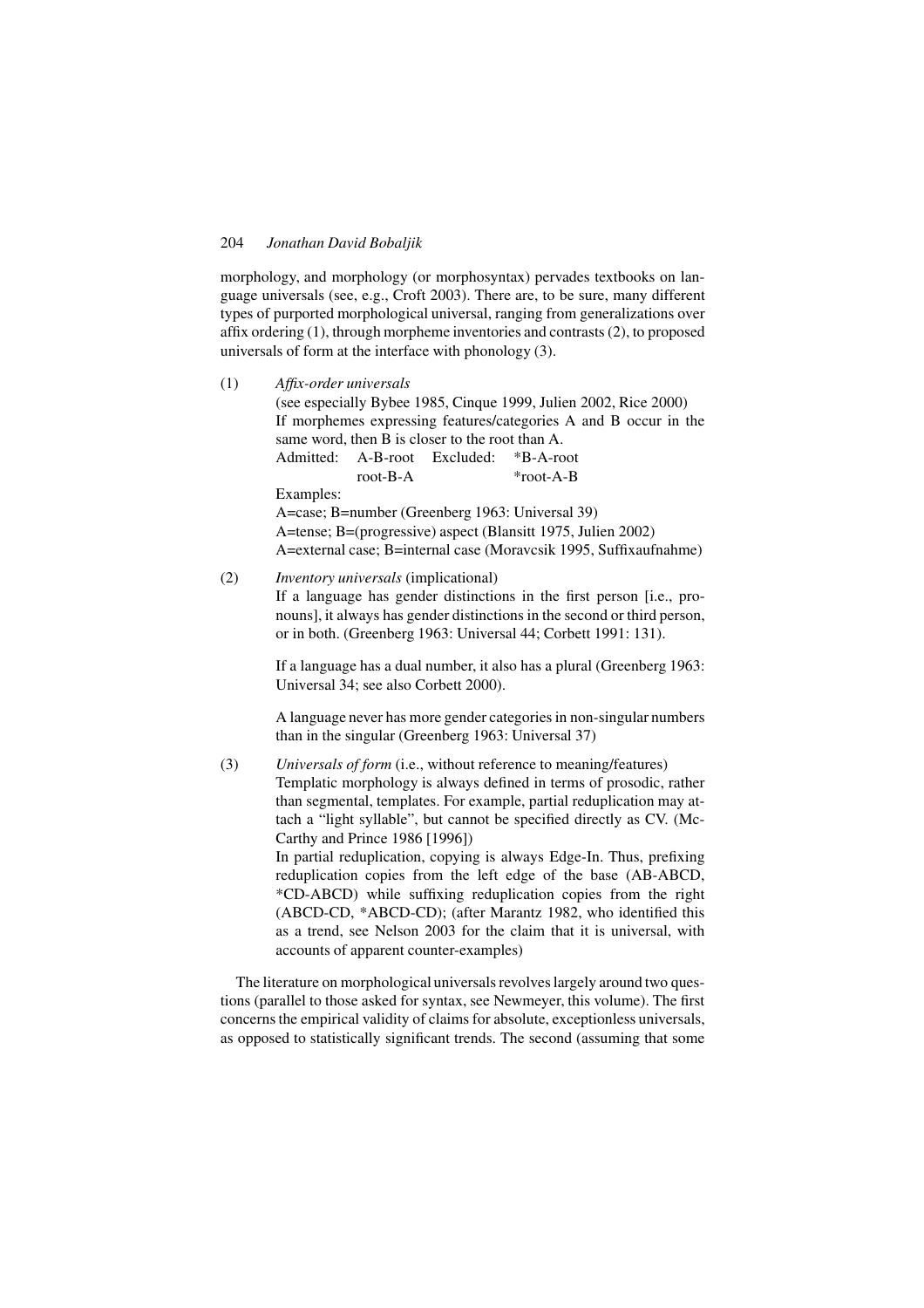universals are indeed absolute) lies at the heart of the formalist-functionalist debate: do the true universals reflect properties of our genetic endowment (the formalist position) or do they emerge from cross-cultural tendencies in speech act settings (the functionalist position)? Another dimension of this question is whether the universals represent properties peculiar to language (and hence clues to the form of Universal Grammar), or merely the reflexes of more general aspects of human cognition.

In this brief article, I offer a case study of three closely related morphological universals of a type that has received somewhat less attention than those in  $(1)$ – $(2)$ . Specifically, the generalizations constitute absolute, rather than implicational, universals ranging over morpheme inventories. They have the form that certain well-defined, and a priori plausible, morphological contrasts never occur. I submit that universals of this sort provide a good argument (given the current state of knowledge) for the formalist view, i.e., that there are universal constraints on possible morphemes: a Universal Feature Inventory.

The universals in question range over contrasts in the domain of person marking (pronouns, clitics and agreement), and more narrowly in the attested atomic inventories of person marking.<sup>3</sup> The universals can be understood with reference to what Sokolovskaja (1980) terms the seven "meta-persons". A descriptive vocabulary that incorporates the three traditional features (1, 2, 3) allows for the expression of a seven-way contrast along the dimension of person, independent of any other feature (such as number), as shown in (4).

# (4) *The seven meta-persons*

| $1+2$                       | speaker(s) and hearer(s); no "others"                |
|-----------------------------|------------------------------------------------------|
| $1+2+3$                     | $speaker(s)$ , hearer(s), and other(s)               |
|                             | $speaker(s)$ only                                    |
| $1 + 3$                     | $speaker(s)$ and other $(s)$ ; hearer $(s)$ excluded |
| $\mathcal{D}_{\mathcal{L}}$ | $hearer(s)$ only                                     |
| $2 + 3$                     | hearer(s) and other(s)                               |
| 3                           | $other(s)$ only                                      |

Despite the logical possibility of a seven-way contrast, certain distinctions are never morphologized; the maximal attested contrast (holding all else constant) is the four-way contrast in (5b). Many languages show even less: in languages lacking an inclusive/exclusive opposition (such as English), the first four meta-persons are as subsumed under the "first person plural" pronoun, *we*, a point noted already by Boas (1911: 35).

<sup>3.</sup> That is, these universals range over inventories that are not subject to further morphological segmentation; additional contrasts can be created by combination of morphemes – see Section  $\mathcal{L}$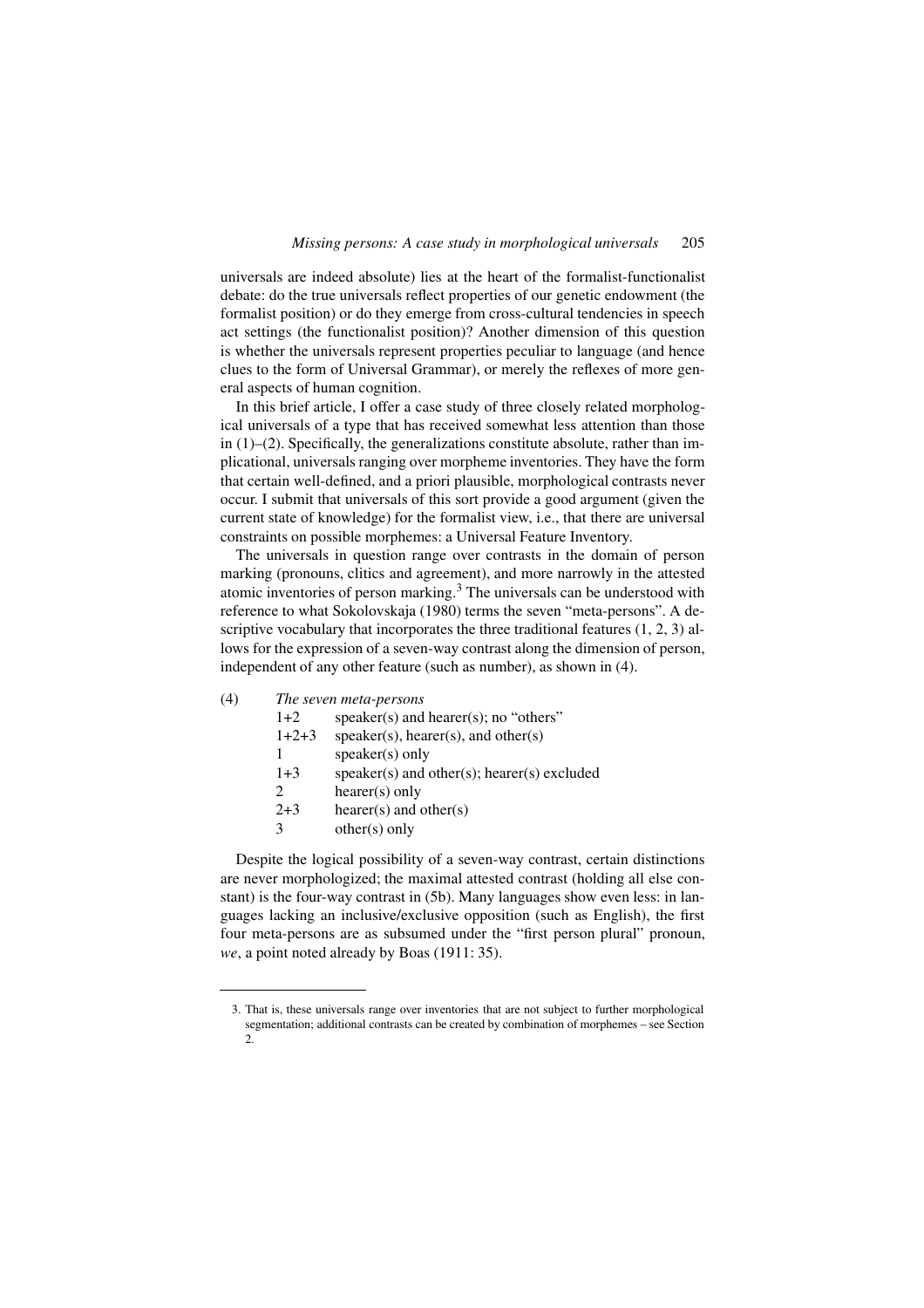| 206 | Jonathan David Bobaljik |  |  |
|-----|-------------------------|--|--|
|-----|-------------------------|--|--|

| (5) | a. Possible                 | b. Attested     | c. Binary                   |  |
|-----|-----------------------------|-----------------|-----------------------------|--|
|     | $1+2$                       | "inclusive"     | $[+spk+hr]$                 |  |
|     | $1+2+3$                     |                 |                             |  |
|     |                             | "exclusive"     | $[+$ spk, $-$ hr]           |  |
|     | $1 + 3$                     |                 |                             |  |
|     | $\mathcal{D}_{\mathcal{A}}$ | "second person" | $[-\text{spk}, +\text{hr}]$ |  |
|     | $2 + 3$                     |                 |                             |  |
|     | 3                           | "third person"  | $-spk,-hr$                  |  |

The universals are given in (6), under two formulations, which are equivalent for present purposes. Further clarification of these universals is given below.<sup>4</sup>

- (6) Person universals
	- a. As restrictions on contrasts<br>U1 No language distingui
		- No language distinguishes  $[1+1]$  from  $[1+3]$ .
		- U2 No language distinguishes [2+2] from [2+3].
		- U3 No language distinguishes among  $[1+1+2]$ ,  $[1+2+2]$  and  $[1+2+3]$ .
	- b. As restrictions on forms
		- U1 No language has a special morpheme for (true) [1 PL].<br>U2 No language has a special morpheme for (true) [2 PL].
		- No language has a special morpheme for (true) [2 PL].
		- U3 No language has a special morpheme for 'comprehensive' person [1+2+3].

In sum: the traditional three-value person system over-generates, allowing for the expression of universally unattested distinctions.<sup>5</sup> By contrast, a two-valued, binary feature system [±speaker] and [±hearer] (or any equivalent notation) is

<sup>4.</sup> It is important to keep in mind that the discussion here regards contrasts in person, independently of other features such as number. Thus many, possibly most, languages have a distinct form referring to {2} (a set containing just the hearer) as opposed to {2,3} (a hearer and one other), for example German *du* 'you.SG.' vs. *ihr* 'you.PL', but this is a distinction of number, not person. Crucially, the plural form is not restricted to  $[2+3]$  (hearer + other) and is also used to address multiple hearers [2+2]. See below for further discussion and examples.

<sup>5.</sup> If the combining operator "+" is not included, only a three-way contrast is generated. This three-person system undergenerates as it fails to admit languages showing an *inclusive* (speaker and hearer) vs. *exclusive* (speaker and others, but not hearer) opposition in the first person. Although rare in Indo-European languages, and thus not recognized by the ancients, such a distinction is common outside of the Indo-European family (see Cysouw 2003, Filimonova 2005). An arbitrary number of further distinctions made by repeating elements to indicate cardinality of referents  $(2+2 \text{ vs. } 2+2+2, \text{ vs. } 2+2+2+2, ...)$  is not attested as a matter of person, as opposed to number and is excluded from further consideration (see Sokolovskaja 1980: 84, Cysouw 2003: 77, and the exchange between Greenberg 1988, 1989 and McGregor 1989).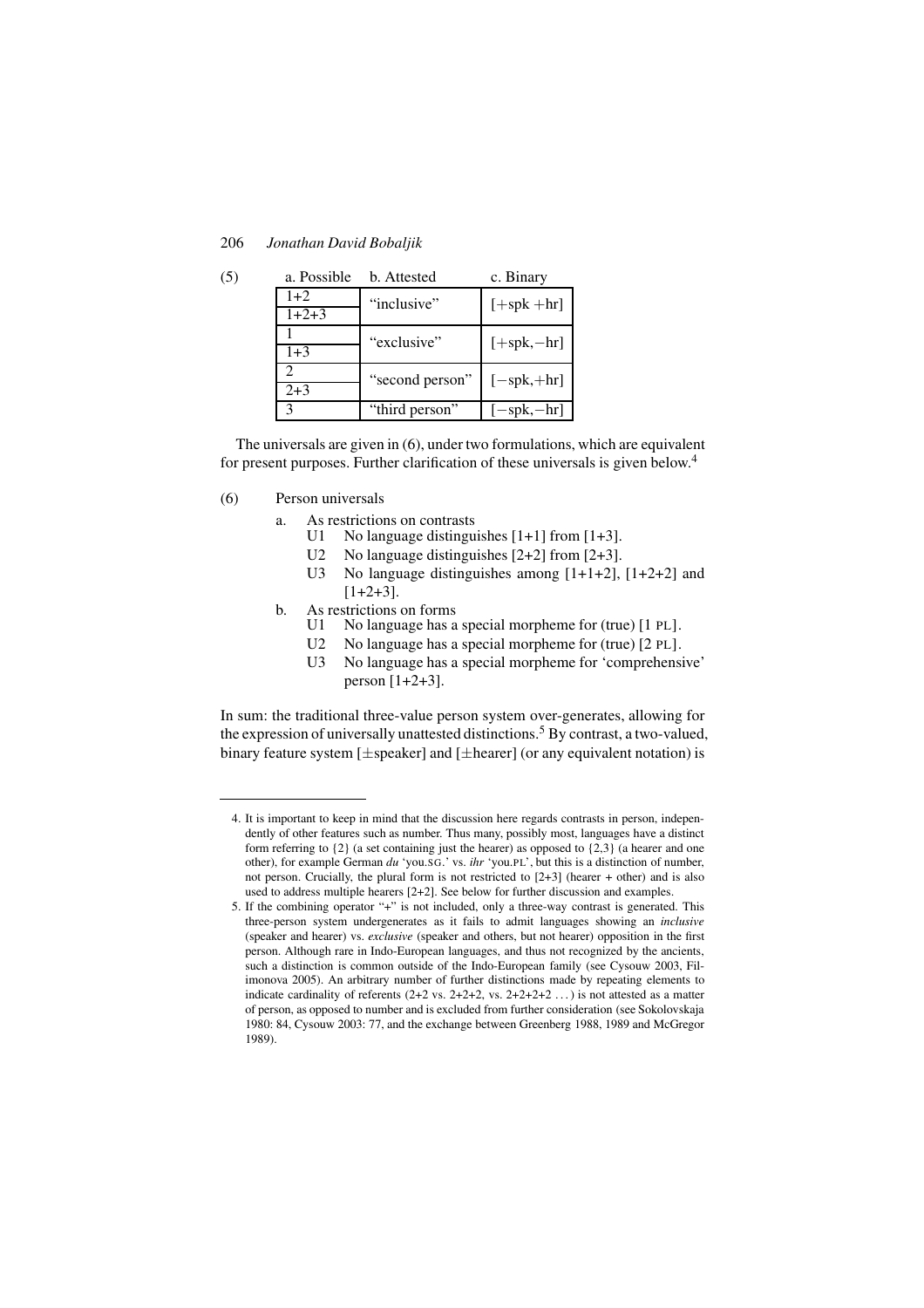not only restricted to a four-way contrast, it in fact yields exactly the maximally attested contrasts and excludes precisely those distinctions that are unattested. In other words, the two-valued person feature system, lacking a feature "third person", admits of all and only the attested person distinctions in the world's languages. To the extent that there is no other (say, language-external) explanation of why the unattested contrasts should be impossible, this state of affairs constitutes a powerful argument in favour of the two-value feature system over the traditional three-value alternative, as a property of Universal Grammar.

The argument is by no means novel, nor is it wholly uncontroversial. With varying choices of the feature labels, this argument has been presented and defended in one form or another by Ingram (1978), Harley and Ritter (2002), and in particular detail by Noyer (1997: Chapter 2), and is implicit in other work using a binary feature system (see Silverstein 1976, Anderson 1992).<sup>6</sup> Criticisms and challenges for the two-value system are raised in Zwicky (1977), Comrie (1980), Plank (1985), and Cysouw (2003). Reviewing this well-worn example has in the first place the advantage that the empirical basis is extremely well-documented. Major studies span more than half a century (Forchheimer 1953, Sokolovskaja 1980, Cysouw 2003), with sample sizes on the order of 500 languages (e.g., Forchheimer 1953: 2; see in particular Cysouw 2003 for a review of the literature and cirticial discussion of the various means by which authors have assembled samples). The relevant facts are clearly definable with a minimum of theoretical apparatus. And while the universals are extremely

<sup>6.</sup> The labels [±speaker] and [±hearer] are from Ingram (1978), other authors have used [author] in place of [speaker] (Halle 1997) and/or [±addressee] in place of [hearer] (Zwicky 1977) as well as pairs such as  $[\pm \text{ego}]$  vs.  $[\pm \text{tu}]$  (Silverstein 1976) and  $[\pm 1/\text{me}]$  vs.  $[\pm \text{you}]$ (Anderson 1992, Noyer 1997). The non-committal features  $[\pm 1]$ ,  $[\pm 2]$  are also used; however, I have avoided using these here since I use [1,2,3] as more or less descriptive terms of the meta-language. For the purposes of describing the inventories, the above combinations are essentially equivalent, as are variants using privative, rather than binary features, though questions of interpretation arise in tying these to explanations outside the morphology; see Section 3.2 below. Note that a binary system using only [±speaker] and [±participant], also encountered in the literature, is not equivalent as it fails to draw the inclusive/exclusive opposition (i.e., [+speaker, −participant] is either incoherent or equivalent to [+speaker, +participant], depending on the interpretation of "−" values) and would need to be supplemented by an additional feature (see Sauerland, in press, and Nevins 2007 for relevant discussion). See Nevins (2007) also for arguments that the simple two-feature binary systems are insufficient to capture co-occurrence restrictions (specifically, the Person Case Constraint) and syncretisms, and thus that a more elaborate system than the one presented here is required; Nevins argues for a [participant] feature in addition to speaker and hearer features. See also Harley and Ritter (2002) and McGinnis (2005) for related discussion including the question of whether the relevant features participate in a feature-geometry, and see Noyer (1997), Cysouw (2003) and Nevins (2007) for contrasting views regarding the nature of the evidence from syncretism. The murkiness of the data on syncretism contrasts starkly with the sharpness of the generalizations considered here.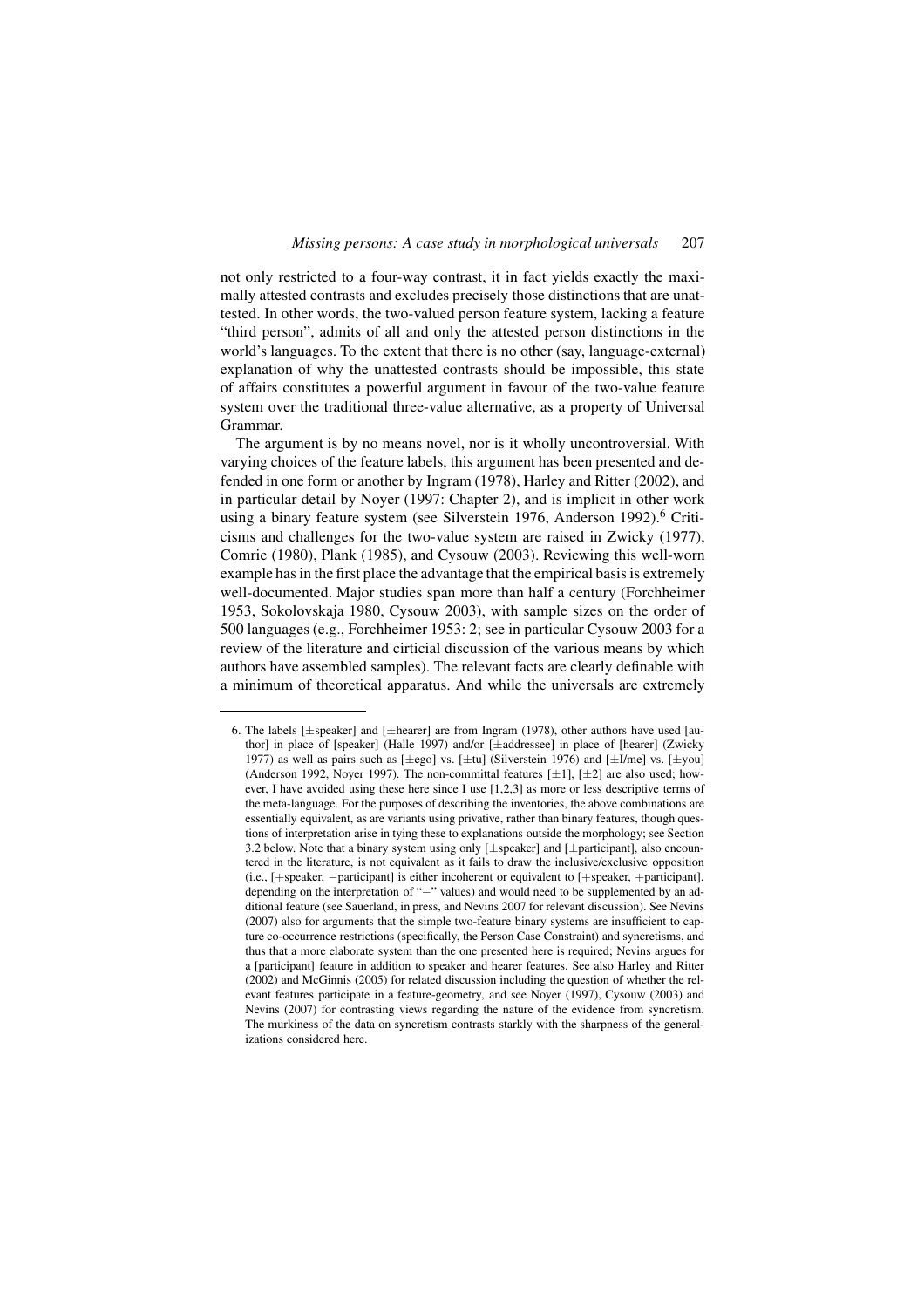robust, there is of course some measure of lingering debate about their validity. U2 is disputed by Comrie (1980) and Plank (1985) (see also Plank's remarks on the Universals Archive). In addition, some descriptions of sign languages (not discussed in the typological literature) appear to run counter to U2. As it happens, the putative counter-examples to U2 do not survive closer scrutiny (see especially Simon 2005). U3 is much less often discussed, the most important discussion being that in Cysouw (2003). Differences in terminology might suggest a challenge to U3 from data presented in that work, and I turn below to some further clarification of just what is at stake and what the evidence does (and does not show). There is thus room to address the empirical basis of both universals, and I turn to this in the next section.

In addition to the empirical domain, the attention that has been paid to these universals has led to specific proposals regarding the account from both formalist and functionalist perspectives, so these proposals may be directly compared, a task I take up in Section 3. There, I show how and why the functional accounts of these universals that are on offer fall short. To the extent, for example, that there is a literature investigating the understanding of person (speech act participants) from a general perspective, it seems clear that the severely restricted inventory of distinctions signalled in morphology is but a pale reflection of the far richer set of distinctions that play a role in cognition. Likewise, current suggestions to deduce these universalsfrom considerations of frequency do not have any empirical support that I am aware of. As they currently stand, such accounts appear to rest on conflicting hunches about "plausibility", awaiting demonstration. At our current level of knowledge, then, these universals thus point to aspects of language that are both universal and specific to language. In other words, these universals provide one of the strongest cases for universal grammar, at least as regards a universal feature inventory for (this domain of) morphology.

# 2. Missing persons

I turn now to a closer examination of each of the universals in turn. After a brief elaboration of the content of each one, I turn to apparent challenges in the literature. In the case of U2, two recent works (Simon 2005, Cysouw 2003) have already surveyed – and dismissed – prior challenges, and I will not dwell on repeating their discussions, focussing instead on apparent challenges that have not yet been addressed in this literature. It bears reiteration that the universals in question are exceptionally robust and have borne up over decades. Despite the emphasis here on the apparent counter-examples, the vast majority of languages surveyed fall unquestionably within the parameters delineated by the universals. Greenberg's characterization of U2 as holding "with a few rare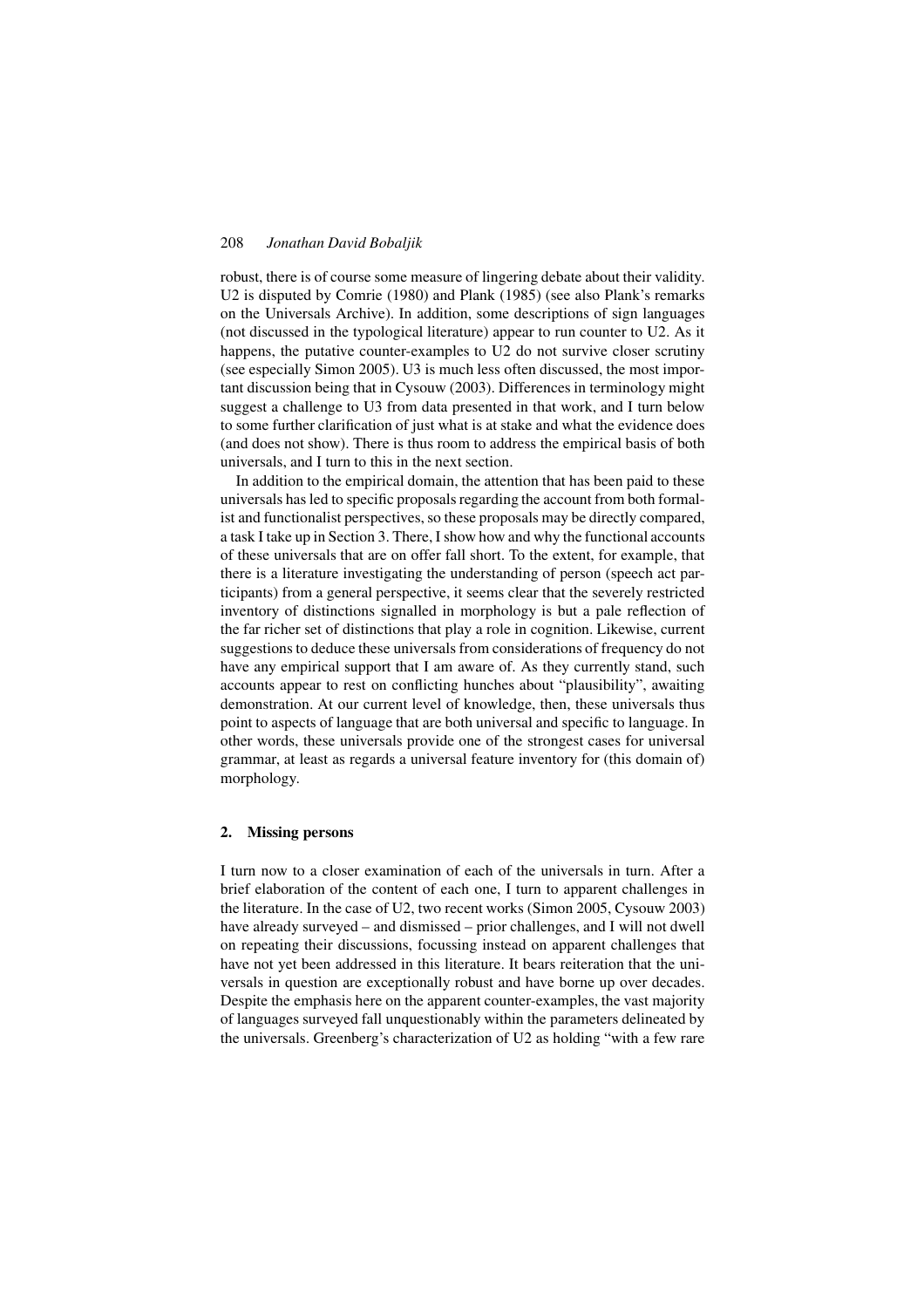and doubtful exceptions" (1988: 14) is here entirely apt. Yet establishing that these are absolute universals rather than strong trends requires demonstrating that even these rare and doubtful exceptions do not constitute true counterexamples, and it is to this task that I turn below.

Before proceeding, it is important to call attention to the scope of the universals as holding of contrasts in monomorphemic, i.e., unsegmentable, person markers. Various languages have person markers that are transparent composites of atomic elements, a widely cited case being the Tok Pisin inclusive *yumi* < 2SG *yu* and 1SG *mi* (Foley 1986: 67). Compound pronouns are particularly numerous in the Grassfields languages of Cameroon, and are to varying degrees grammaticalized. They are reported to permit the explicit drawing of distinctions such as "you-plural" versus "you and them" (see Cysouw 2003: Chapter 5 for examples and analysis). The universals in (6) are posited as restrictions on feature inventories, and thus, ultimately on possible morphemes. The claim is that for example, [2+3PL], as opposed to [2PL], is not and cannot be expressed as a single morpheme, however nothing in the formulation of the universals blocks the construction of a complex element from separate morphemes meaning [2PL] and [3]. Thus the existence of compound pronouns is consistent with the universals and with the formal account. Importantly, the existence of compound pronouns demonstrates that the distinctions in question are not only conceivable, they are also expressible in natural languages, and can be to some degree grammaticalized in a broad sense (i.e., internally complex, but showing morphophonological irregularities, for example). They are simply never morphemecized.

A related exclusion lies in the area of person distinctions that are 'constructed' of discrete person and number marking. The most well-discussed case is that of Sierra Popoluca (see Zwicky 1977, Noyer 1997: 162–167, and Cysouw 2003: 147–152). On the surface, this language appears to draw a distinction between  $[1+2]$  and  $[1+2+3]$ , in apparent violation of U3. However, the distinction involves separate person prefixes and number suffixes. The person prefixes draw a four-way contrast, exactly that described above. What is of interest is that the inclusive prefix  $[1+2]$  may occur with or without the plural suffix. The question then is what the meaning of  $[1+2]$  nonplural is. Most treatments now converge on the opinion that such a contrast represents a minimal/augmented number system, whereby the "non-plural" forms represent the minimal number of participants to meet the person requirements. For a [1], [2], or [3] category (more accurately [+speaker], [+hearer], or [−speaker,−hearer]), the minimal number is one, and thus minimal/augmented converges with singular/plural. But exactly for the inclusive, the minimal number must be two (speaker and hearer), with the "plural" being therefore more than two. While it is true that different word forms will be used in a context including a speaker, a hearer and one other person, on the one hand, and just the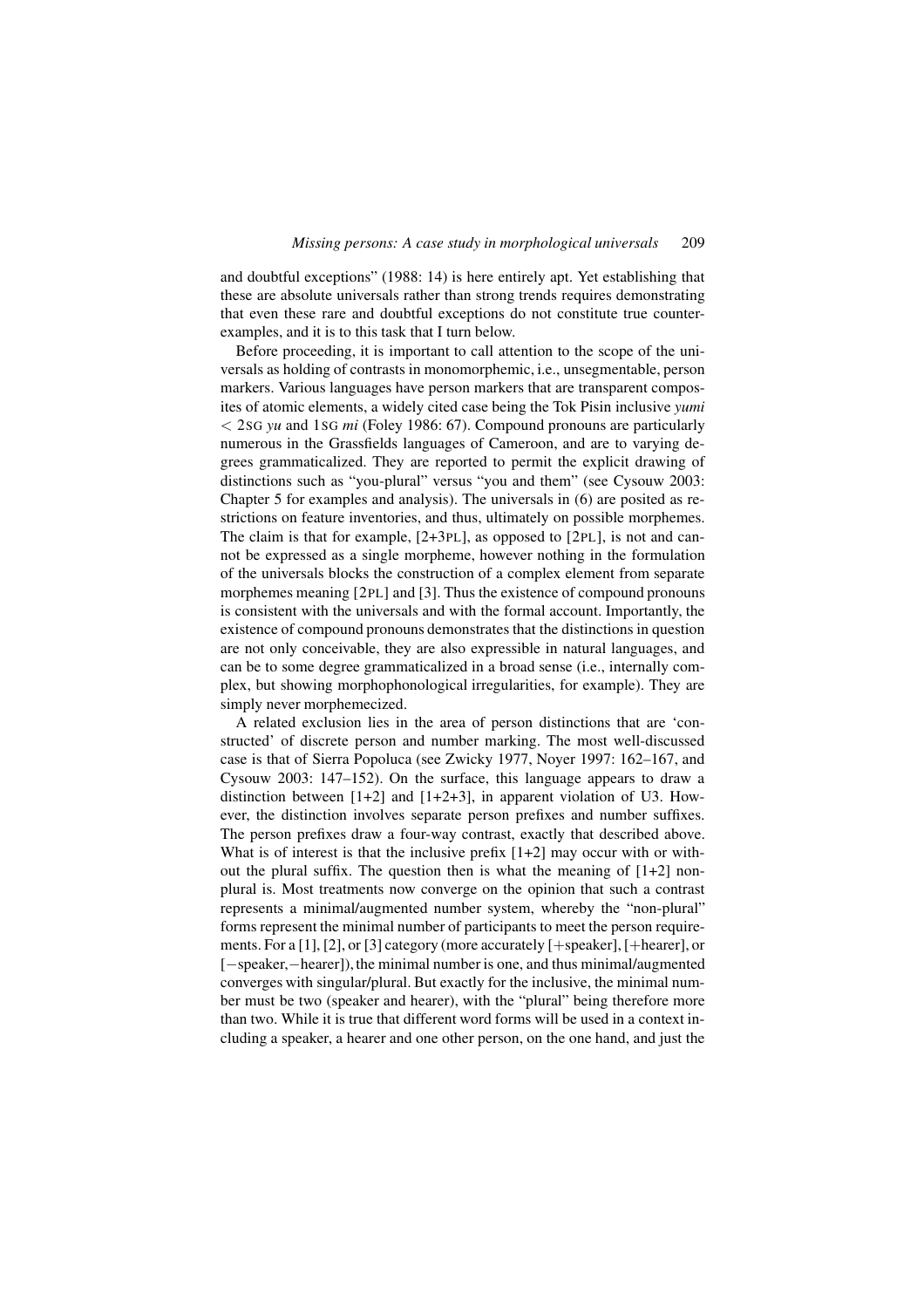speaker and hearer, on the other hand, at its core, this is no different from the observation that different pronouns will be used for reference to a hearer and another person (German: *ihr*, French: *vous*, etc.) as opposed to just a single hearer (*du, tu* etc, respectively).<sup>7</sup> The important message at this point is that this contrast is one of number, not person. I return to the discussion of such cases in Section 2.5.

## *2.1. [1 pl] – a pronoun for the masses*

- (7) *Universal 1*
	- a. No language distinguishes [1+1] from [1+3].
	- b. No language has a special morpheme for (true) [1 PL].

This universal was first posited (not quite in these terms) by Franz Boas nearly a century ago (Boas 1911: 35), and is undisputed as far as I can tell. No language has a special "chorus *we*", that is, a person marker used solely for a plurality of speakers, speaking together, and distinct from any of the other first person plurals (Zwicky 1977: 731, Cysouw 2003: 74). Although Boas deemed such an entity impossible (see Section 3.2 below), others have suggested contexts in which the distinction could be drawn. Examples commonly cited include the speech of the chorus in Greek drama, crowds at sporting events ("we are the champions"), and religious rituals (such as group prayer), see Mühlhäusler and Harré (1990), and discussion in Cysouw (2003: 73–74).

There is a related issue, which is somewhat of an aside at this point, but is of potential relevance below. Namely, the question has been raised as to whether it is proper to speak of first person "plurals" at all (to cover the attested senses of *we*). As Lyons (1968: 277) noted (cf. Benveniste 1966: 232–233):

[i]t is clear . . . that *we* ('first person plural') does not normally stand in the same relationship to *I* ('first person singular') as *boys, cows*, etc., do to *boy, cow*, etc. The pronoun *we* is to be interpreted as 'I, in addition to one or more other persons' . . . In other words, *we* is not 'the plural of *I*': rather, it includes a reference to 'I' and is plural.

The question is important in the present context, if we are to maintain the idea that it is meaningful to cast discussions of person universals with reference to the cross classification of person and number. It is indeed meaningful to speak of a first person plural, but it is important to note that plural, for the first person, normally means an *associative* or *group* plural, rather than a multiplicity of individuals sharing the property [speaker]. $8$  Note that this holds true

<sup>7.</sup> There is a wrinkle in Sierra Popoluca, which is that plural marking is apparently facultative (Noyer 1997:166, citing personal communication from Ben Elson).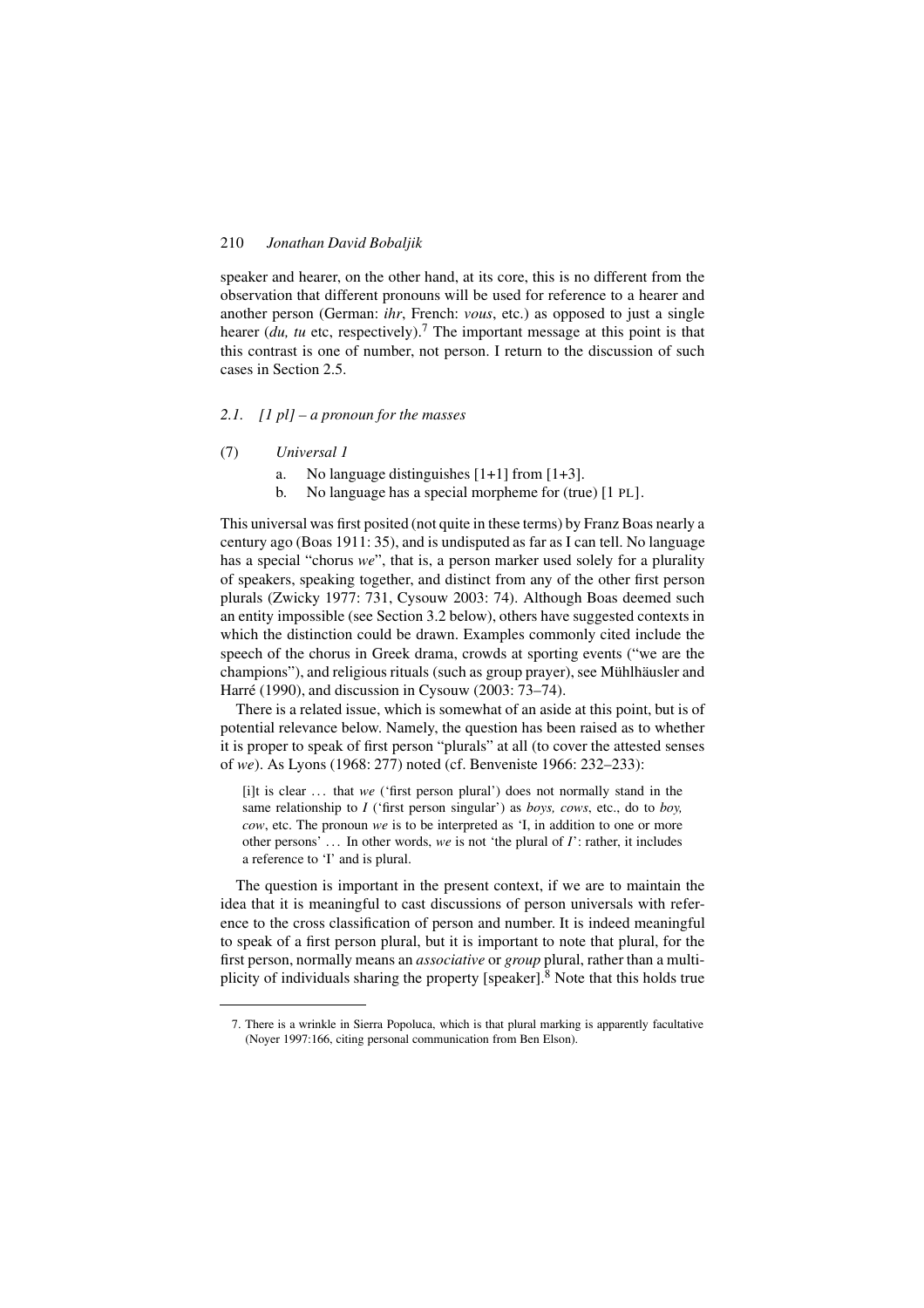even for those languages in which plural morphology for first person markers is shared with the morphology for nouns, as in Mandarin Chinese (Corbett 2000:76), Sierra Popoluca (Elson 1960: 218–220) and elsewhere (see Corbett 2000: 76–77 and Cysouw 2003: 68–72 for discussion and additional examples).<sup>9</sup>

| (8) |                   | Mandarin     |              | Sierra Popoluca |                                 |
|-----|-------------------|--------------|--------------|-----------------|---------------------------------|
|     |                   | SG.          | PL.          | SG.             | PL.                             |
|     | [1]               | wŏ           | wǒ-men       | лč              | $\tilde{A}$ č-t <sup>y</sup> am |
|     | $\lceil 2 \rceil$ | $n\check{i}$ | $ni$ -men    | mič             | $m\tilde{c}$ -t <sup>y</sup> am |
|     | [3]               | tā           | tā-men       | he              | hé?-yah                         |
|     | noun:             | xuésheng     | xuésheng-men |                 | $w$ ó: $\tilde{n}$ -t $y$ am    |
|     |                   | 'student'    | 'student-PL' |                 | 'little.girl-PL'                |

It thus seems that UG does permit of the combination of [1] and [PL], and while this is often expressed by a single, unanalyzable form (as in English *we*), it may be expressed transparently. From this perspective, U1 is partially equivalent to saying that [plural] for the first person can only be associative.

## *2.2. The elusive second person exclusive*

### (9) *Universal 2*

- a. No language distinguishes [2+2] from [2+3].
- b. No language has a special morpheme for (true) [2 PL].

This universal parallels U1, substituting [hearer] for [speaker]. Many researchers explicitly or implicitly distinguish the first person from the second person in terms of the ability to form true plurals; compare Lyons's remarks on the ambiguity of *you-*PL to his remarks on *we* cited above (see also Zwicky 1977):

<sup>8.</sup> Greenberg (1993: 13) suggests this is true even for mass speaking: "Even the 'chorus we' is not really a plural of the first person. Each person uttering it, whether the utterance is preconcerted or not, is referring to himself or herself plus others."

<sup>9.</sup> The plural marker -*men* in Mandarin is limited to pronouns and certain animate nouns; similarly the plural -*tam* in Sierra Popoluca has a limited distribution among nouns, the plural suffix *-yah* being the more general (Elson 1960: 218). As Cysouw notes, it is exceedingly rare for pronominal paradigms to use a general nominal plural to indicate plurality – when pronouns are transparently segmentable, the marker of plurality used in pronouns, if used in the nominal system, is often limited to a subset of nouns, generally those denoting humans. By contrast, in certain types of agreement morphology, such as adjectival and participial agreement (typically described as lacking person agreement), first and second person plural group systematically together with all other plurals. This is true of associative plurals generally, according to Moravcsik (2003).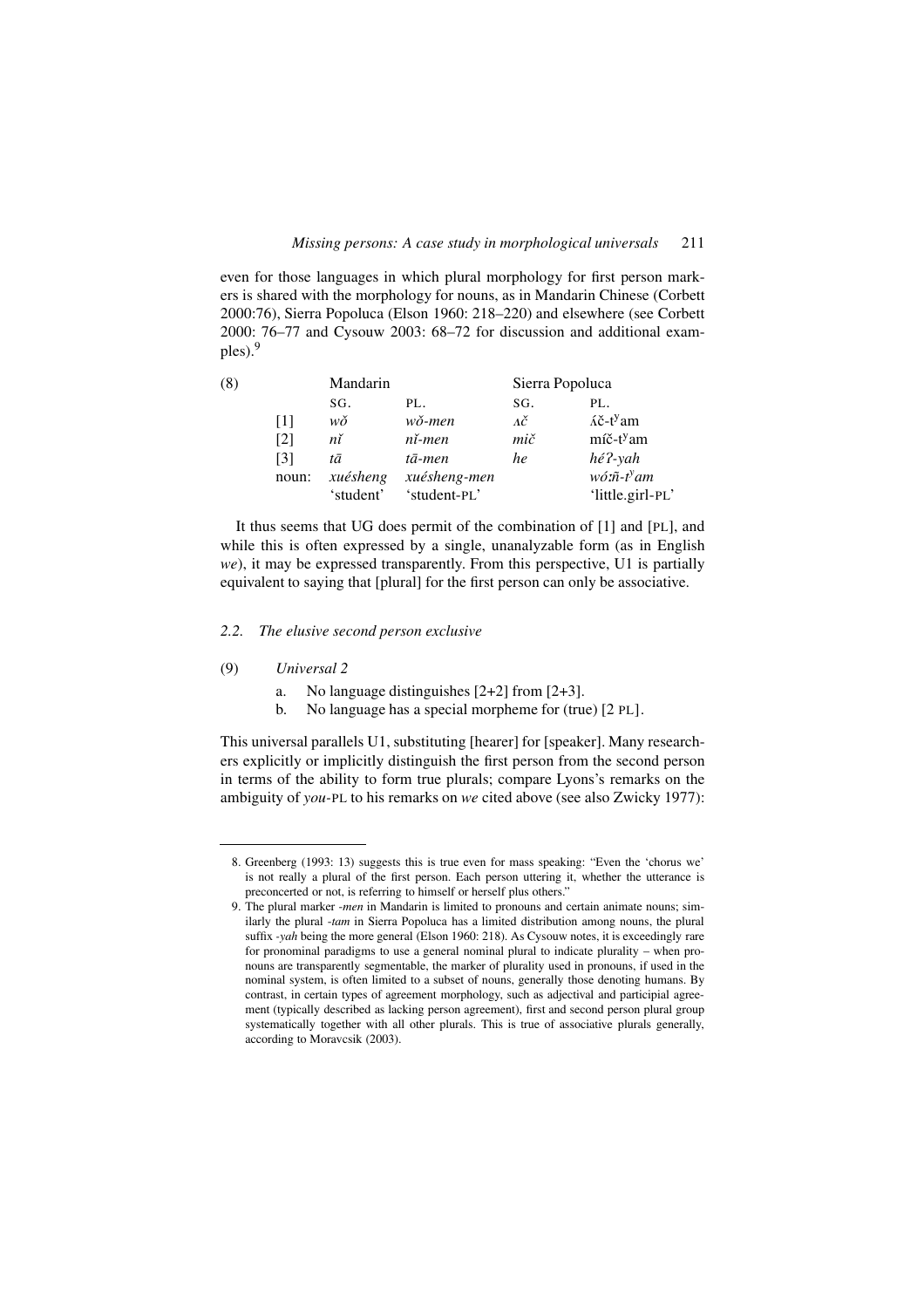As a plural form, [*you*] may be either 'inclusive' (referring only to the hearers present – in which case it is the plural of the singular *you*, in the same sense as *cows* is the plural of *cow*) or 'exclusive' (referring to some other person, or persons, in addition to the hearer, or hearers). (Lyons 1968: 277)

The validity of U2 has been disputed. For example, Comrie (1980: 837) and Plank (1985: 147) have suggested examples of languages drawing exactly the distinction that English *you-*PL fails to make. In an important recent contribution to this topic, Simon (2005) carefully reviews all of the putative counterexamples in the literature (with the exception of sign languages, on which see below). Simon demonstrates that none of the reported examples is compelling, and each is open to plausible reinterpretation. This may be exemplified with one of the most often cited examples of a second person exclusive, that of Abkhaz from Hewitt and Khiba (1979: 157), given in (10).

| (10) | Abkhaz – plural pronouns |                                  |                         |  |
|------|--------------------------|----------------------------------|-------------------------|--|
|      |                          | Inclusive/general Exclusive      |                         |  |
|      | 1PL                      | $\hbar a(r\grave{a})$            | ħart                    |  |
|      | 2PL                      | $\check{s}^{\circ}a(r\grave{a})$ | $\check{s}^{\circ}$ art |  |
|      | 3PL                      | darà                             |                         |  |

Simon's detailed review of the grammatical descriptions of Abkhaz and related languages, along with Hewitt's own reservations about the interpretation of these forms, shows clearly that these forms do not violate U2, on a variety of levels.

In the first place, it is not at all clear that the label 'inclusive/exclusive' corresponds to the distinction in question. Simon notes the following from the grammar of Abkhaz published by the Georgian Academy of Sciences.

The 1st person pl. pronoun è*ara* 'we' and 2nd person pl. pronoun *š°ara* 'you' have parallel forms: *hara/hart* and *š°ara/š°art*. *hara* has an inclusive meaning, i.e., the speaker includes the listener as well among the number of 'we'. The exclusive meaning, excluding the listener to whom the speech is addressed, is formed from the personal pronoun *hara* 'we' and the suffix -*t*, *har-t*, (cf. Abaz.) è*arabarat* 'we without you'). In an analogous way, the form for the 2nd person pl. is also formed: *š°ara* 'you', *š°ar-t* (cf. Abaz. *š°arabarat* 'you without me'). (Aristava et al. 1968: 35, translation – JDB).

Of note here is that the distinction for the second person is not presented as a distinction between addressee with or without third persons, but rather as 'you' versus 'you without me' (although it remains unclear what that distinction amounts to, given that the plain 'you' normally excludes the speaker in any event). Also of note is that the forms in question are morphologically complex and include an element -*t* that occurs also in demonstratives. Cysouw (2003: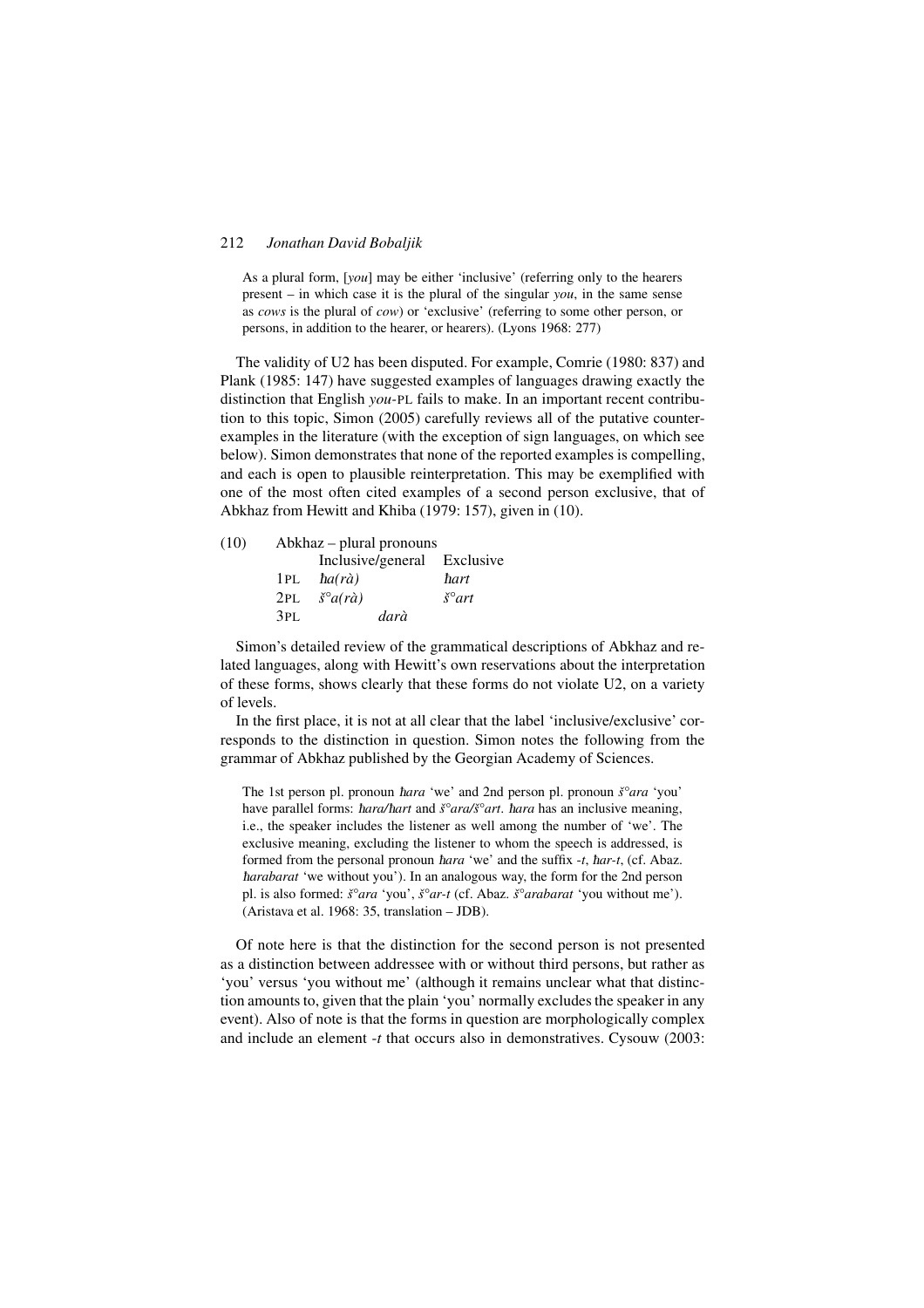#### *Missing persons: A case study in morphological universals* 213

75, n. 10, with attribution to R. Smeets) suggests a comparison to forms such as French: *vous autres* 'you others', compare also the English collocation *you there*. Thus, while it may be in practice that these forms are restricted to a plurality of hearers and associates present, this component of meaning seems to be not a part of the person feature, but rather contributed by the (independently occurring) deictic element -*t'*. <sup>10</sup> Note that the presence of the demonstrative morpheme also shifts the pronouns out of immediate relevance for evaluating U2–the putative distinctions are morphologically composed, and not expressed mono-morphemically (see comments at beginning of Section 2).

Another intriguing example of pronominal forms restricted to a plurality of those present, and excluding persons not present but associated with the hearer, is to be found in peculiar uses of pronouns that are not inherently second person at all, but may in special cases be used in such a function. Tomioka (2006) describes a range of such examples.<sup>11</sup> In some varieties of Japanese,*zibun* (which normally functions as a subject-oriented anaphor, roughly 'self') may be used to refer to the addressee (Tomioka draws a comparison to uses of '*yourself'* in English in expressions such as a waiter addressing a customer with 'And yourself?'). In combination with the associative plural morpheme -*ra*, this pronoun is restricted to a group of addressees present, and cannot include referents that are not present. This peculiar use of the reflexive (and other items, including similarly special uses of the first person plural to refer to addressees only, compare the English 'we' used in addressing children or patients) would appear to be an example of a dedicated second person plural, unusable for [2+3], exactly the entity excluded by U2. Tomioka, however, argues that the relevant dimension here is neither person, nor presence, per se, but rather a shift in empathy whereby the speaker suggests a shift in point of view to that of the hearer. Tomioka suggests further that the restriction to those present in the reference of the pronoun lies in constraints on empathetic shifts, not in the meaning of the pronoun per se.<sup>12</sup> I lay further exploration of this intriguing array of phenomena aside, along with the family of other special uses of pronouns, though I acknowledge that problems may well lurk here.

<sup>10.</sup> Although I say 'in practice', this may be an idealization. Thus Hewitt notes: "the strictly inclusive forms may and usually do appear where one would expect the exclusives" (Hewitt and Khiba 1979: 156). Simon notes in addition (2005: 122–123) that none of the example sentences in Hewitt's grammar have the putative exclusive forms, and the forms are moreover absent in many grammatical descriptions of Abkhaz. See below on the present/absent distinction, which this resembles.

<sup>11.</sup> I thank Andrew Nevins for calling this work to my attention.

<sup>12.</sup> For example, Tomioka notes the use of *we* as second person in English as used by caregivers as another example of this phenomenon. While this is (I suspect) most often used in address to those present ('How are we feeling today?') it can certainly be used to refer to a third person if there is a sufficient empathetic connection, e.g., a parent speaking about a child, even if the child is not present ('We had a short nap today.', cf. Siewierska 2004: 215).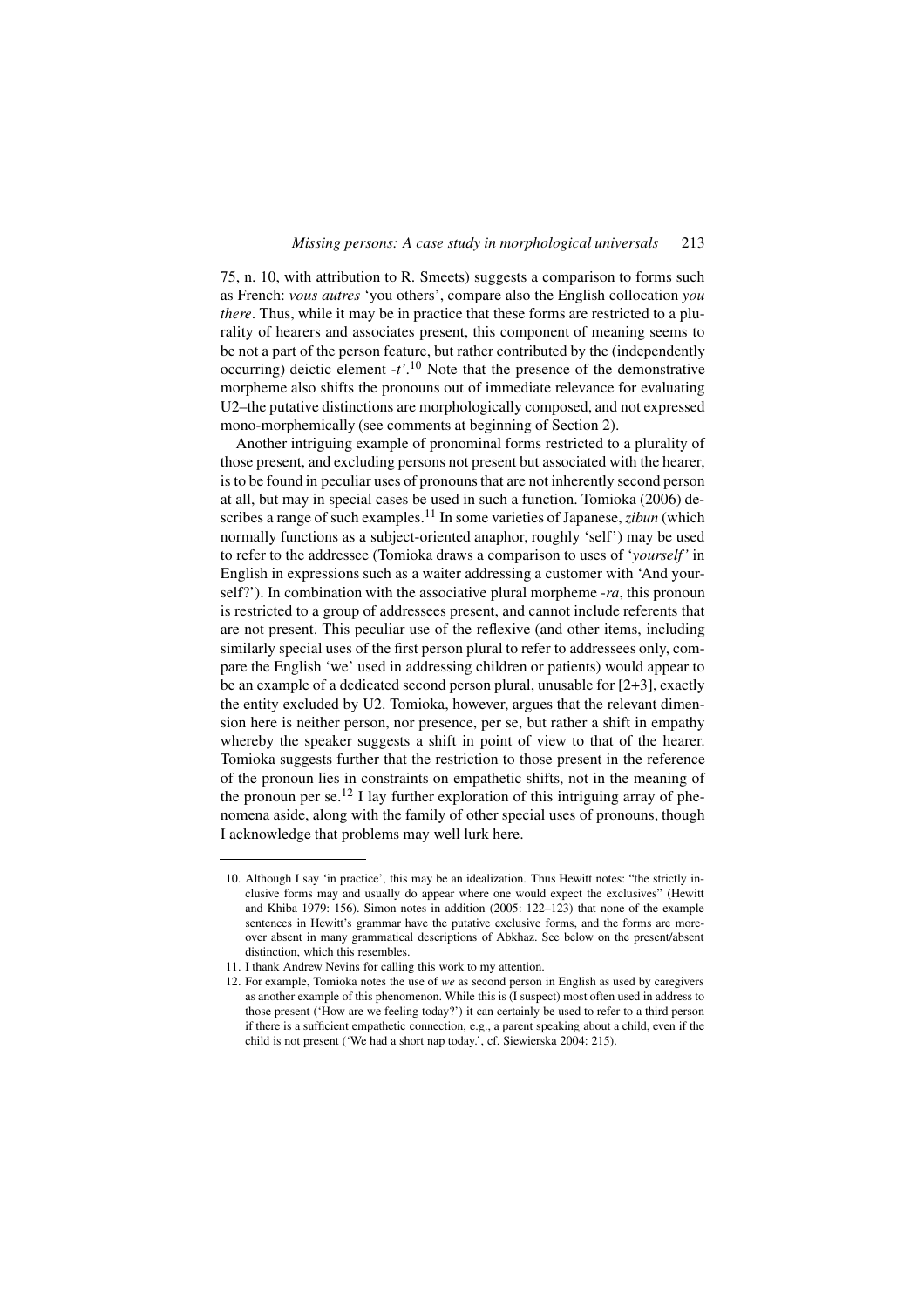A potentially related complication concerns the possible existence of a "present" versus "absent" contrast among pronouns. Milne (1921: 17–18) presents a description of the pronominal system of Palaung which, in place of the familiar inclusive/exclusive contrast, shows a distinction between forms used "when some of the people to which *we* refers are not present" and distinct forms "when the people are all present." Her description of the duals is quite explicit on this point, for example drawing the contrast between "she and I" depending on whether both are present or not (although Cysouw 2003: 225, n. 21 notes that a subsequent description of Palaung presents these forms as an inclusive/exclusive contrast of the familiar type). If Milne's description is correct, it establishes that a present vs. absent distinction is a feature that may be part of the morphological inventory and would interact with person. Such a feature in combination with second person would be extremely difficult to tease apart from the putative [2PL] vs [2+3] distinction that is held to be unattested. As luck would have it, the problem does not appear to arise, in that there are no specific proposals for such a system requiring investigation.

Before proceeding further, it is worth adding to the discussion of one other group of languages that has been held to counter-exemplify U2, but which has not been discussed in the typological literature on the subject. Specifically, sign languages, including ASL (American Sign Language) are sometimes described as having many more distinctions of person than attested in spoken languages.<sup>13</sup> Thus, describing ASL, Neidle et al. (2000: 167) claim that "although ... there is a primary distinction between first and nonfirst persons, nonfirst person can be further subclassified into many distinct person values."

What is at issue here is the proper description of (apparent) person markers, both as independent pronouns and as agreement morphemes in the verbs that have agreement. In sign languages, third person referents in a discourse, whether present in the conversation or not, are assigned a location in the signing space, and person markers (pronoun signs and agreement elements) point to these locations. For referents that are physically absent, a (possibly arbitrary) location is used, with different referents having distinct locations. Since there may be arbitrarily many distinctions made in the physical space, there may be arbitrarily many distinctions among third persons in a given discourse. Importantly, unlike spoken language pronouns which are generally imprecise about their referent (English *she* means only some salient third person), sign language pronouns are generally unambiguous, picking out the particular referent assigned to a particular location (Sandler and Lillo-Martin 2006: 26, 481). Note further that pronouns picking out multiple referents involve pointing to

<sup>13.</sup> I thank Sandra Wood for first bringing the ASL facts to my attention, and Diane Lillo-Martin for discussion of person in sign languages. The description in the following remarks draws on Sandler and Lillo-Martin (2006), especially Chapters 21 and 25.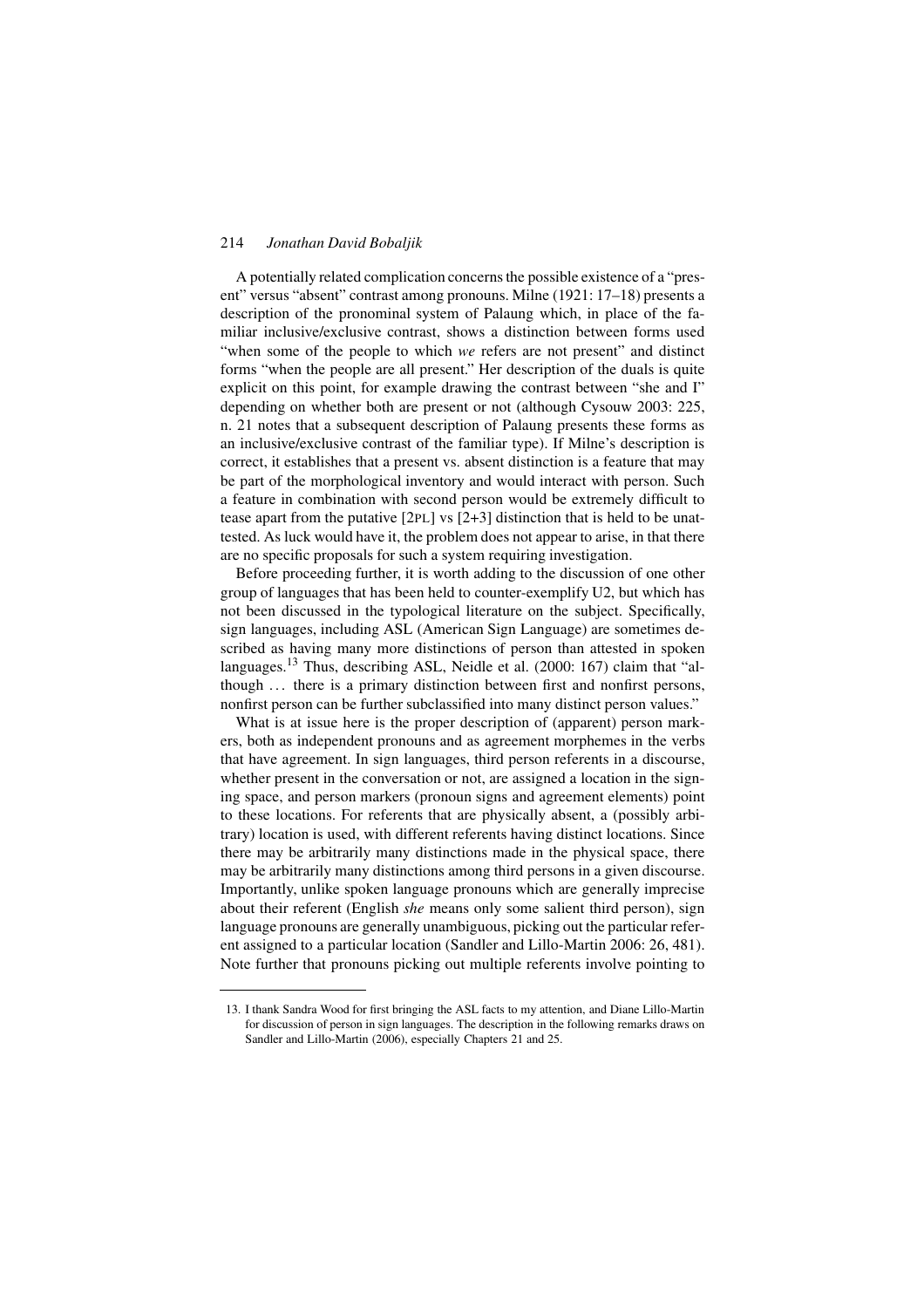the various referents in question (either in an encompassing arc movement or via discrete pointings, with an associated meaning difference along the distributive/collective dimension).

Second person pronouns involve the same pronoun signs as third person, but with the deictic component oriented towards the addressee(s). Just as the various third person pronouns are generally unambiguous and distinguish particular referents, so too do the second person pronouns distinguish particular individuals from a group of potential addressees, by pointing to them. In this way, "you<sub>1</sub> + you<sub>2</sub>" (i.e., two addressees, both present) can be distinguished from, say, "you<sub>1</sub> + her<sub>3</sub>" (an addressee, plus a particular referent present or not). This of course appears to be exactly the distinction that is unattested in spoken languages (U2).

At this point, one might contend that the person markers in question are in fact morphologically complex, composed of simpler elements. The supposed "you and her" is quite literally a combination of the morphemes for [you] and [her]. This would place the pronouns on a par with compound pronouns in other languages as discussed above. Yet even if we were to suspend this concern for the moment, it is not clear that the sign language pronouns mark additional person distinctions as such. In contrast to the view that sign languages mark an arbitrarily large range of [person] distinctions – unattested in any spoken language – various researchers argue instead that sign languages have only a single (non-first person) PRONOUN sign, with the pointing component in effect a form of deixis or an overt manifestation of the referential index (see Meier 1990, Lillo-Martin and Klima 1990, Sandler and Lillo-Martin 2006, Aronoff et al. 2004).<sup>14</sup> That is, sign languages systematically combine linguistic elements with extra-linguistic, spatial/gestural components. The deictic component of the person agreement system has been argued (see works just mentioned) to be a part of a broader pattern which includes the direct expression of spatial information, including source, goal and path. One class of verbs (the "spatial verbs") display agreement for this spatial information instead of for individual referents ("persons"). Both the pronominal system as briefly described above, and the broader incorporation of spatial reference, are apparently universal among sign languages (Aronoff et al. 2004: 28, Sandler and Lillo-Martin 2006: 371). On this view, the expression of a distinction such as  $[you + you]$  versus  $[you]$ + her] is not, in fact, a distinction of person, but rather one of spatial location. That such a distinction is apparently universally expressible in sign languages

<sup>14.</sup> There is also a question of whether there is a first/non-first distinction (Meier 1990, Sandler and Lillo-Martin 2006) or no person distinction at all (Lillo-Martin and Klima 1990). For a review of differences between the first person and the other forms, supporting first versus non-first as a genuine person distinction, see Sandler and Lillo-Martin (2006: Chapter 21), and references therein.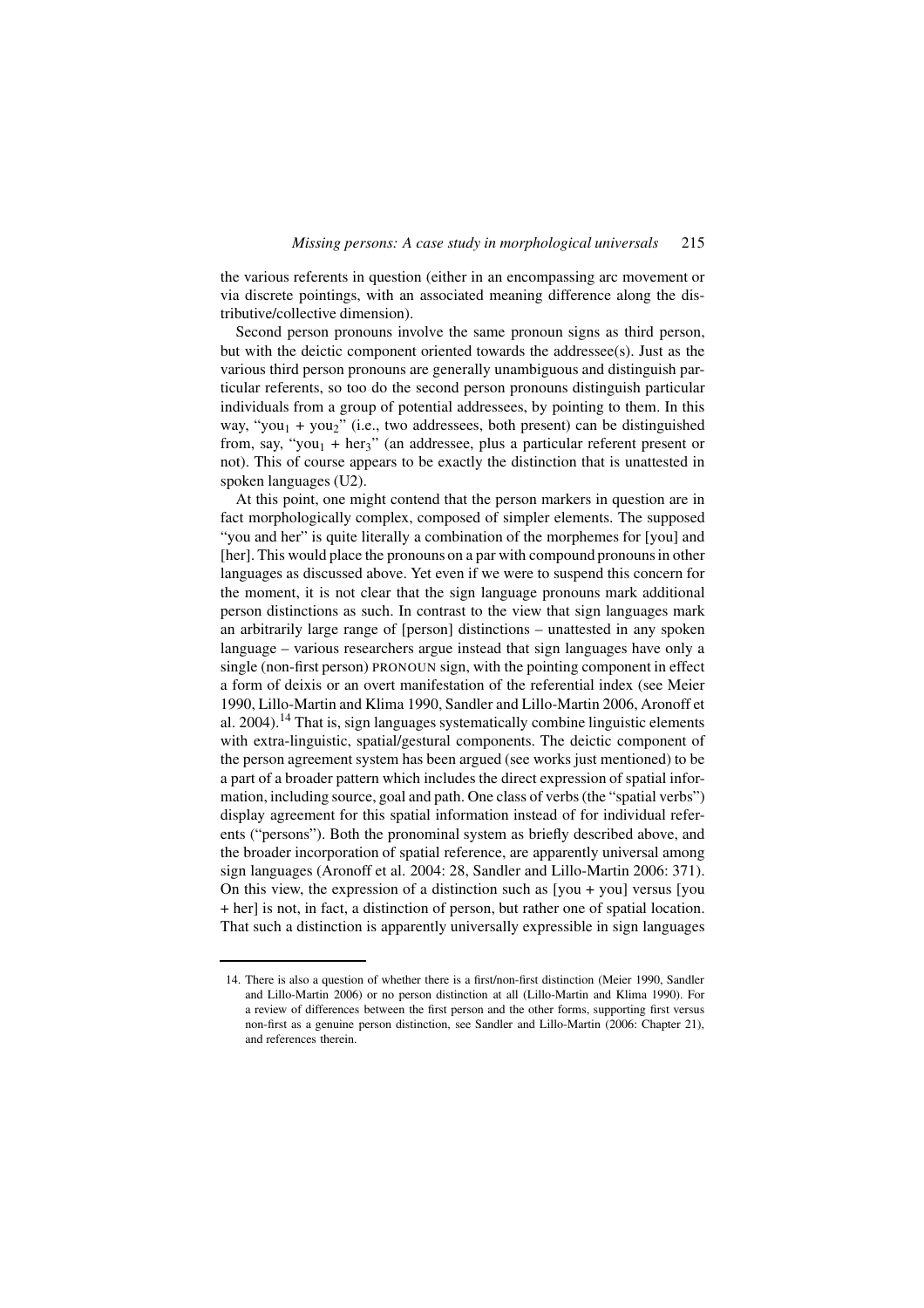and unattested in spoken languages is plausibly, as the researchers cited have argued, attributable to the inherently visual-spatial modality of sign languages, which allows for the overt manifestation of referential (ultimately spatial or deictic) indices. But for present purposes, the important aspect of this conclusion is that the facts from sign languages can plausibly and profitably be described without positing new or different person features. Sign languages provide no evidence that U2 is in any way inaccurate.

### *2.3. Just you and me: the first person dual inclusive*

- (11) *Universal 3*
	- a. No language distinguishes among  $[1+1+2]$ ,  $[1+2+2]$  and  $[1+2+3]$ .
	- b. No language has a special morpheme for the comprehensive person [1+2+3].

In comparison to the previous universals, U3 has received substantially less attention. It might appear that U3 is simply a corollary of  $U2$  – in effect, the content of U3 is the observation that the distinction excluded by U2 is not made among the inclusive pronouns. That is, U3 maintains that no language draws a number-independent morphological distinction between an inclusive meaning "speaker and multiple hearers" as opposed to "speaker, hearer(s), and at least one non-participant."

Consider in this light the following passage from Cysouw (2003):

[After U1 and U2 are recognized] five categories remain from the seven logical possibilities as outlined in  $[(4)]$  ... These categories all exist as grammaticalized categories in the world's languages ... Some pronominal paradigms in the world's languages distinguish between the two categories 1+2+3 and 1+2. (Cysouw 2003: 77)

As it turns out, there is no substantive debate about the facts, and crucially no debate about the validity of U3. Cysouw's aim is rather to establish the existence of a "minimal inclusive" [1+2] category independent of dual number in many languages. Cysouw's focus is thus on cardinality, and crucially, his intent is not to establish the existence of a dedicated  $[1+2+3]$  person marker in any language (which would violate U3). Since Cysouw (2003) is the most comprehensive current analysis of person, and since the clarifications below have not been reported in the literature, it seems to me to be worth devoting some space to this issue.

The relevant questions turn around the analysis of the "first person inclusive dual", brought to general attention in Thomas's (1955) analysis of Ilocano (Cordilleran, Western Austronesian, Philippines) enclitic pronouns, and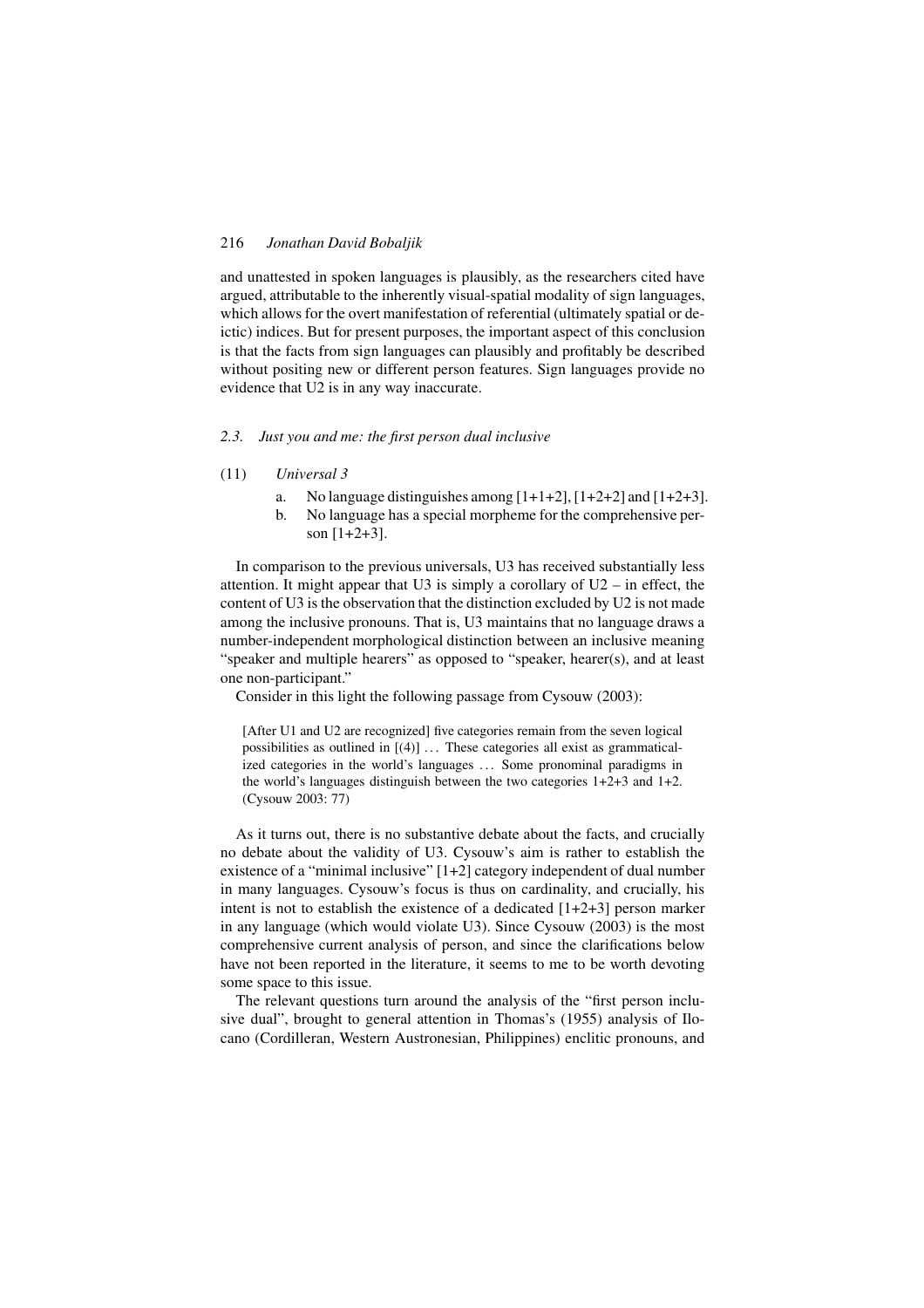the subject of an exchange between Greenberg (1988, 1989) and McGregor  $(1989).^{15}$ 

(12) *Ilocano enclitic pronouns* (traditional analysis, see also Rubino 2000)

|        | Singular Dual Plural |    |      |
|--------|----------------------|----|------|
| 1 incl | ∗                    | ta | tayo |
| 1 excl | $c\overline{o}$      | mi |      |
| 2.     | mo                   | yo |      |
| 3      | na                   | da |      |

The item of interest in (12) is the pronoun *ta*. As Thomas describes it, "the use of that morpheme is restricted to cooperative action by one speaker and one hearer; no one else may be included under this pronoun" (Thomas 1955: 205). One reason for the interest in this item is that there is no evidence for a dual number anywhere else in the language, and in fact, this is typical of languages having a paradigmatic structure like (12) (Cysouw 2003: 87). This fact led Thomas (1955) to propose an alternative analysis with only a two-way number contrast, but in which the number contrast is not singular:plural but rather (what later came to be known as) minimal:augmented (Conklin 1962). The table in (13) presents one version of such an analysis.

(13) *Minimal–augmented analysis* (Thomas 1955, Conklin 1962, Corbett 2000, Rubino 2005)

|                | Minimal         | Augmented |
|----------------|-----------------|-----------|
| $+$ sp, $+$ hr | tа              | tayo      |
| $+sp$          | $c\overline{o}$ | mi        |
| $+hr$          | mo              | yo        |
| $-sp,-hr$      | na              | da        |

A pronoun with "minimal" number denotes the minimum number of individuals necessary to satisfy the basic meaning of the pronoun. Augmented number is anything more than the minimum. Thus, for simple first, second or third persons, minimal : augmented is equivalent to singular : plural. However, in the inclusive, which requires both the speaker and the hearer, the minimal number is exactly two, and hence the augmented number is more than two.<sup>16</sup>

<sup>15.</sup> According to Cysouw (2003: 85–90), this paradigm type is common. It is widespread in the Philippines and also attested in Australia, Papua New Guinea, Africa, and to lesser degree, in the Americas. The Ilocano [1+2+3] plural *tayo* appears to be morphologically complex, as are its cognates in Kapampangan and Maranao, for example, but we may set this detail aside for the sake of argument.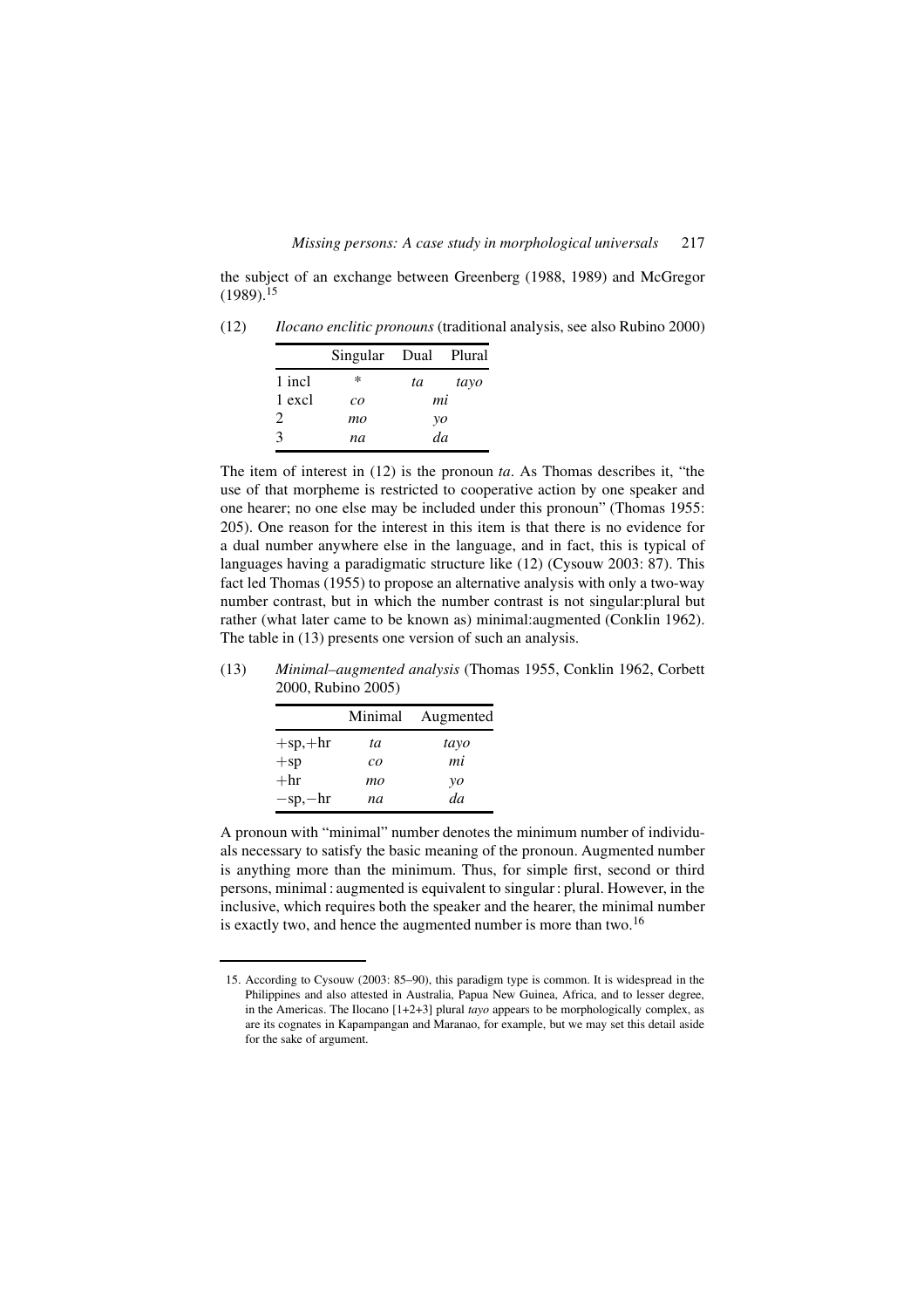The minimal-augmented analysis of Ilocano-type paradigms is fully consistent with U3. Under this analysis, the dimension of person is characterized by a four-way distinction, and the further distinction that cross-classifies is number. In practice, reference to the dyad of speaker and hearer [1+2] and reference to the speaker, hearer and one "other" person [1+2+3] are picked out by different pronouns (in Ilocano: *ta* and *tayo*, respectively) but this is a distinction of number, and not a distinction of person. In this way, it is parallel to the distinction between reference to just the one hearer, [2] and reference to the hearer plus one other [2+3], as in German *du* vs. *ihr*, etc. These are irrelevant to U2 as the difference lies only in the nature of the number contrast, as is clear from the fact that when reference to more than one hearer is intended, the pronoun used is the plural one, whether or not non-hearers are included.

Cysouw discusses the minimal-augmented analysis, and suggests instead an alternative. He accepts that the number contrast in pronouns is different from the simple singular:plural opposition found elsewhere (see also Section 2.3 above), yet chooses to represent the first person dual inclusive as part of a fiveway person contrast in the non-singular number (Group), as given in (14) with Cysouw's labels.

|   | Singular Group  |      |         |
|---|-----------------|------|---------|
|   |                 | tayo | $1+2+3$ |
|   |                 | ta   | $1+2$   |
| 1 | $c\overline{o}$ | mi   | $1+3$   |
| 2 | mo              | yo   | $2 + 3$ |
| 3 | na              | da   | $3+3$   |

(14) *Singular–Group analysis* (Cysouw 2003: 90)

While Cysouw's arrangement of the paradigm is chosen to highlight patterns of neutralization and syncretism across languages, the analysis, and in particular the label [1+2+3] is, somewhat misleading in the context of the present discussion. Given that Cysouw defines [3] as "other", i.e., neither speaker nor hearer (Cysouw 2003: 6), the analysis is not strictly speaking correct for the pronoun *tayo*, as far as I can tell from published descriptions and brief consultation with native speakers and experts. The augmented inclusive pronoun *tayo* is used in contexts including the speaker, hearer and "others" (as in  $(15b')$ ),

<sup>16.</sup> A more elaborate version occurs in some languages of Australia (and elsewhere) and is referred to as having a three-way number contrast between minimal:unit-augmented:augmented (Corbett 2000, Cysouw 2003). A "unit-augmented" number is a dual wherever minimal is equivalent to singular, but for the inclusive pronouns, minimal  $= 2$ , unit-augmented  $= 3$  and augmented  $>$  3.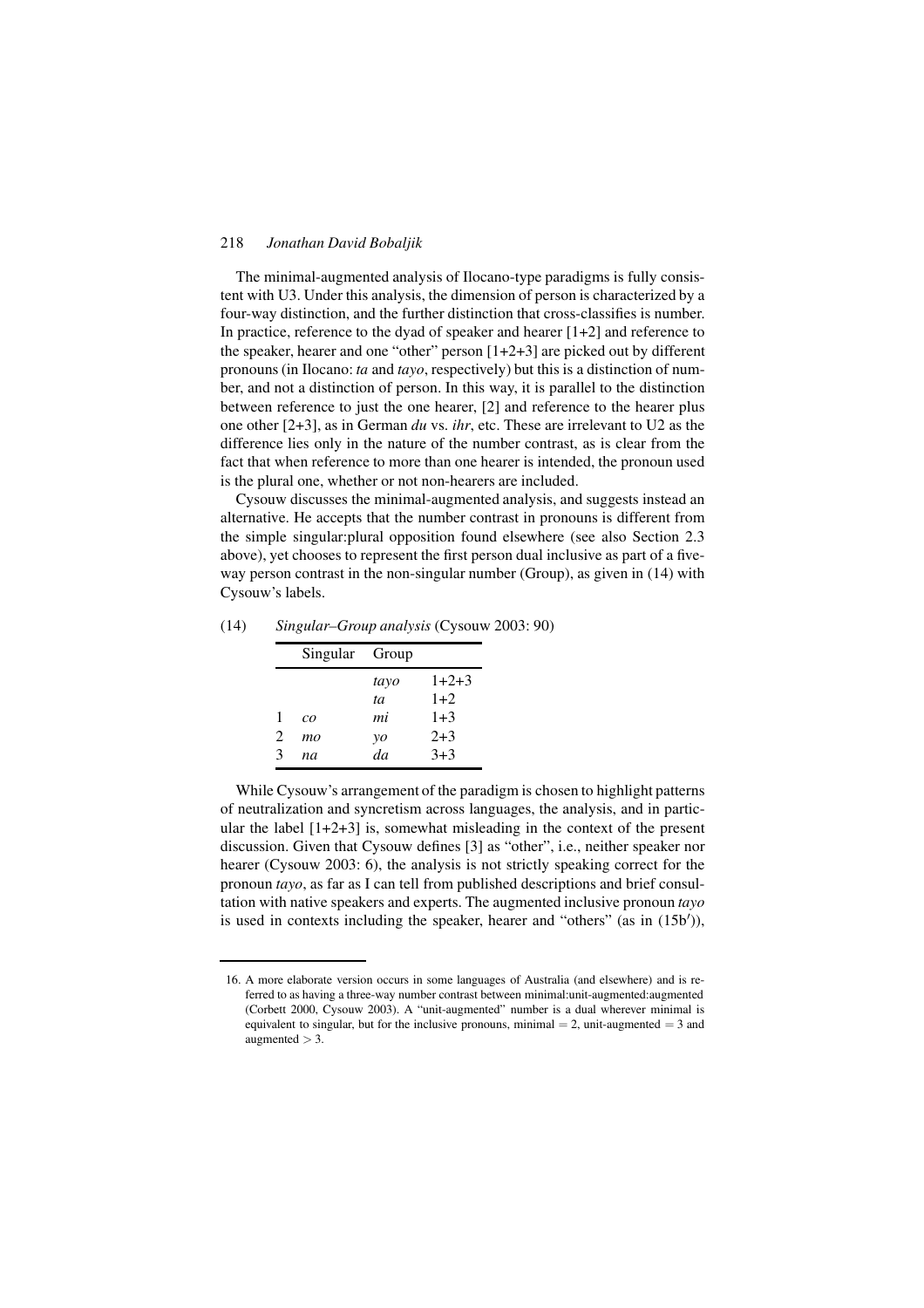but crucially is also used in contexts involving the speaker and multiple hearers, but excluding non-participants (15a<sup>'</sup>). In other words, the pronoun *tayo* denotes 1+2+X, where X may be hearers or others and, contrary to the letter of Cysouw's description, does not specifically include "other" in its denotation. By contrast, the minimal inclusive pronoun *ta* does exclude 3rd persons in its denotation, but does so only by virtue of minimal number; in fact, it also excludes reference to multiple hearers as this would no longer constitute minimal number.

- (15) Eva and her husband Phil have three kids. One evening, Eva and the kids are in the kitchen; Phil is on his way home from work. The kids are asking Eva if they can eat, and Eva says:
	- a. (Not yet kids.) We will wait for (your) father to come home.  $[we = 1+2+2+2, not 3]$ b. Then we will (all) eat together.  $[we = 1+2(+2+2)+3]$ a.' Saan-tay(o) pay nga mangan. NEG-1PL yet PRT eat 'We won't eat yet.' *Urayen-tayo ni* wait.for-1PL ART Daddy-2PL.POSS PRT come.home *daddy-yo nga agawid.* 'We will wait for (your) father to come home.'  $[$ tayo = 1+2+2+2, not 3] b.- *Sa-tayo-nto mangan*
		- then-1PL-FUT eat 'Then we will eat.'  $\lceil \text{tayo} = 1 + 2 + 2 + 2 + 3 \rceil$

Cysouw also discusses the related language Kapampangan in this regard. Replying to a somewhat different argument in Greenberg (1989), Cysouw states that "[t]he [Ka]pampangan pronoun *tamu* is built from the parts *ta* (1+2) and *mu* (2), but its meaning is clearly  $1+2+3$ , not  $1+2+2$  as Greenberg would have it" (Cysouw 2003: 77). To the extent I have investigated the matter for Kapampangan, the facts are parallel to Ilocano: there is an inclusive dual *kami*, which is restricted to the speech act dyad, while the plural inclusive *tamu* covers both  $[1+2+3]$  and  $[1+2+2]$  (i.e., multiple hearers, but no third persons), in contrast to what a literal interpretation of Cysouw's remark suggests. The ambiguous nature of *tamu* is already suggested by the glosses of the plural form in Gonzalez (1981: 172) who provides three senses for it: "you (plural) and I; you and we; you (plural) and we". This is confirmed by (rather superficial) consultation with speakers data for contexts similar to (15). Thus both sentences in (16) translate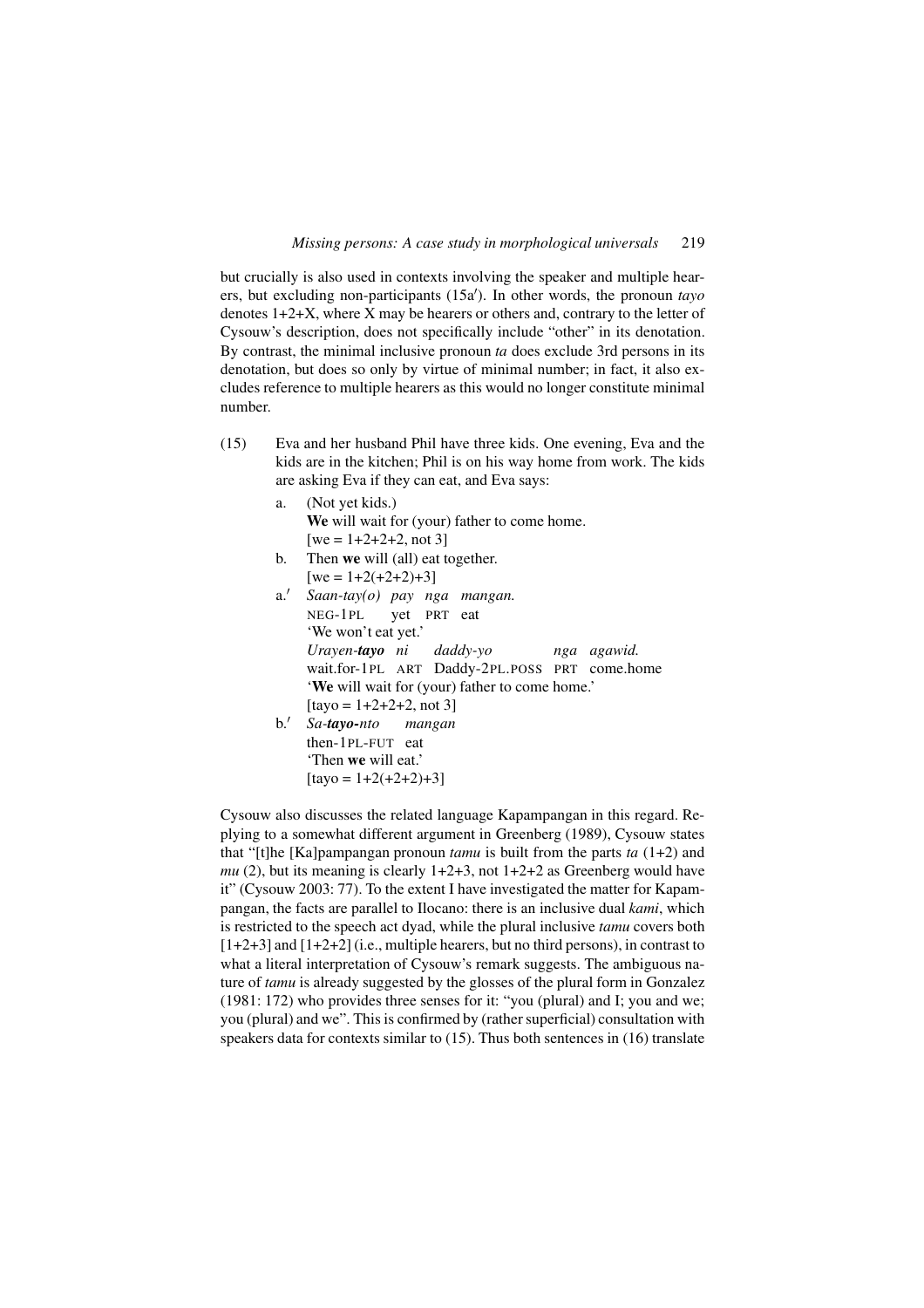the English 'We will eat together'; the pronoun *kaming* in (16b) is unambiguously dual (you and I), while the pronoun *tamung*, (Cysouw's 1+2+3) can be used either for [1+2+3] or [1+2+2], i.e., multiple hearers, but not including others not present.<sup>17</sup>

| (16) | a. Kaibat pwede <b>tamung</b> mangan. |                             |  |     |                                   |
|------|---------------------------------------|-----------------------------|--|-----|-----------------------------------|
|      |                                       | after able we               |  | eat |                                   |
|      |                                       | 'Then we will eat together' |  |     |                                   |
|      |                                       |                             |  |     | b. Kaibat pwede na kaming mangan. |
|      |                                       | after able we eat           |  |     |                                   |
|      |                                       | 'Then we will eat together' |  |     |                                   |

Similar remarks apply to the description of Limbum, a Grassfields language of Cameroon (discussed in Cysouw 2003: 87). Just as in Ilocano and Kapampangan, there is a distinction between  $[1+2]$  and  $[1+2+3]$ , but the distinction is one of number – the "special" form  $[1+2]$  is restricted to a dual number. Cysouw cites the brief description of the pronouns from Fransen (1995:179). The description stresses the cardinality of the special form *so*', which is restricted to a group of "only two people". Importantly, the description provides no basis for thinking that the plural inclusive *sìì* requires reference to a third person, as a [1+2+3] category would seem to imply.

In personal communication (2006), Michael Cysouw suggests that a better interpretation of "3" in the non-singulars in (14) might be "and associates", making explicit the connection with associative plurals noted in Section 2.3 above, rather than "other". Thus, the pronoun inventory contains eight members, which may be listed as in (17).

(17) a. 
$$
[+sp,-hr], [-sp,+hr], [-sp,-hr]
$$
  
b.  $[+sp,+hr]$   
c.  $[+sp,+hr,+A], [+sp,-hr,+A], [-sp,+hr,+A], [-sp,-hr,+A]$ 

Since "+A" is no longer defined as "other", the Ilocano facts are now properly described:  $[+sp, +hr, +A]$  is ambiguous between  $[1+2+2]$  and  $[1+2+3]$ , and the only distinction that can be drawn is that between  $[+sp,+hr]$  and  $[+sp, +hr, +A]$ , a distinction of number  $(\pm A)$ . The eight categories in (17) are exhaustively characterized by three binary features: the two person features [ $\pm$ sp, $\pm$ hr] and the number feature [ $\pm$ A]. There are exactly four [ $-A$ ]

<sup>17.</sup> For sharing their expertise on Ilocano and Kapampangan, I am grateful to Sheila Iiams, Lourdes Corpuz, Carl Rubino, Aaron David and Jason Paul Laxamana. Glosses constructed on the basis of Turla (1999), who treats the final *ng* on the pronouns as a meaningless element "added to nouns and pronouns ending with a vowel" (1999: 166). It is worth noting that there may be variation in the use of the pronouns in Kapampangan, as Turla's description differs somewhat from the intuitions of those I have consulted.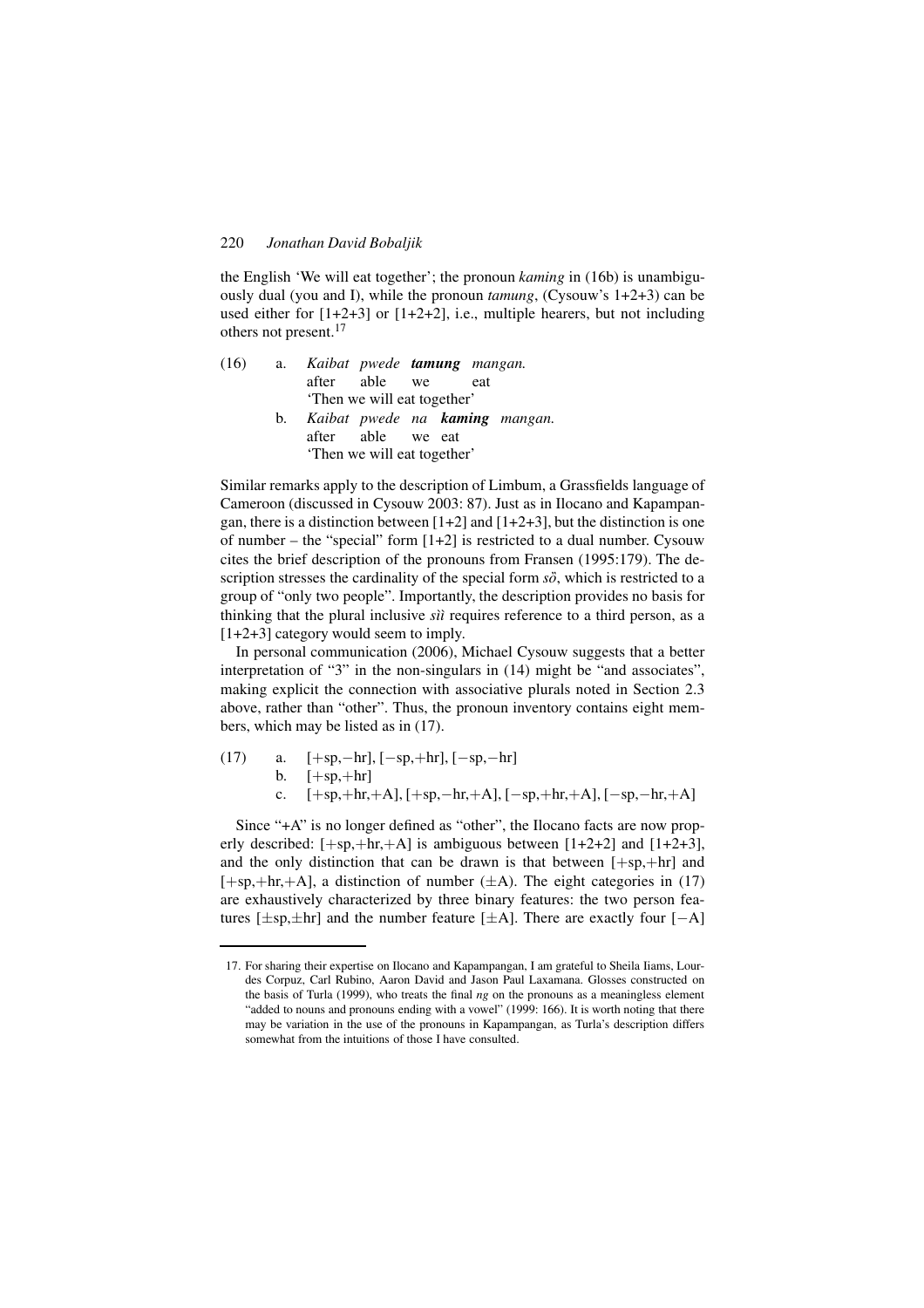categories (17a–b), and four corresponding [+A] categories, precisely as on the minimal/augmented analysis. Cysouw's emphasis is on the inherent cardinality of the groups – the three in (17a) are singular, while the five others are necessarily of cardinality greater than one. But there is no incompatibility here. UG provides for exactly and only the distinctions in (17), but the fact that processes (such as agreement) that are sensitive to singular vs. non-singular divide may yield a  $3:5$  split – grouping (17b) together with (17c) – simply tracks the actual cardinality necessitated by the semantics of the features (cf. McGregor 1989). Although [+sp,+hr] is not [+A], it cannot be singular. Its cardinality follows from its semantics, and its minimality follows from the system, in which it stands in contrast with  $[+sp,+hr,+A]$ . For this reason, the non-plural  $[+sp,+hr]$  is (normally) dual. Although  $[\pm A]$  thus does not match up precisely with number in the sense of a singular-plural contrast, the contrast seen in languages with a first-person inclusive dual is still, featurally, best understood as one of number. Holding number constant, what remains uncontroverted is that no language draws a distinction between "pure inclusives" (only speakers and hearers) and "complete inclusives" (pronouns that necessarily include an "other" alongside the speech act dyad).

In sum, despite general scepticism in the functional-typological literature about whether there exist any absolute universals (see discussion and references in Newmeyer, this volume), U1–U3 remain solid candidates. We may thus move on to the question of how these might best be explained.

# 3. Explaining absences

Positing that UG makes use of the two-value feature system [±speaker, ±hearer], crucially with no feature "other" or "3", provides a degree of explanation of the observed universals. Specifically, the binary system allows for the expression of all and only the attested distinctions of person. The unattested distinctions are never grammaticalized because the grammatical apparatus for expressing them does not exist within UG. This discovery in and of itself – absent a compelling independent account – provides an argument for UG, that is, constraints on possible languages. As with any principle of UG, the account only goes so far. In particular, the postulation of a substantive universal accounts for why any one language has certain properties, but does not answer the question of why UG has this feature system and not others.

Functionalist discussions purport to offer inherently superior accounts on this score. An answer to the question of why UG is the way it is, and not some other way, would be a major advance in understanding. More specifically, if the universals above could be shown to follow from general cognitive properties, independent of language, then hard-wiring them into the feature system may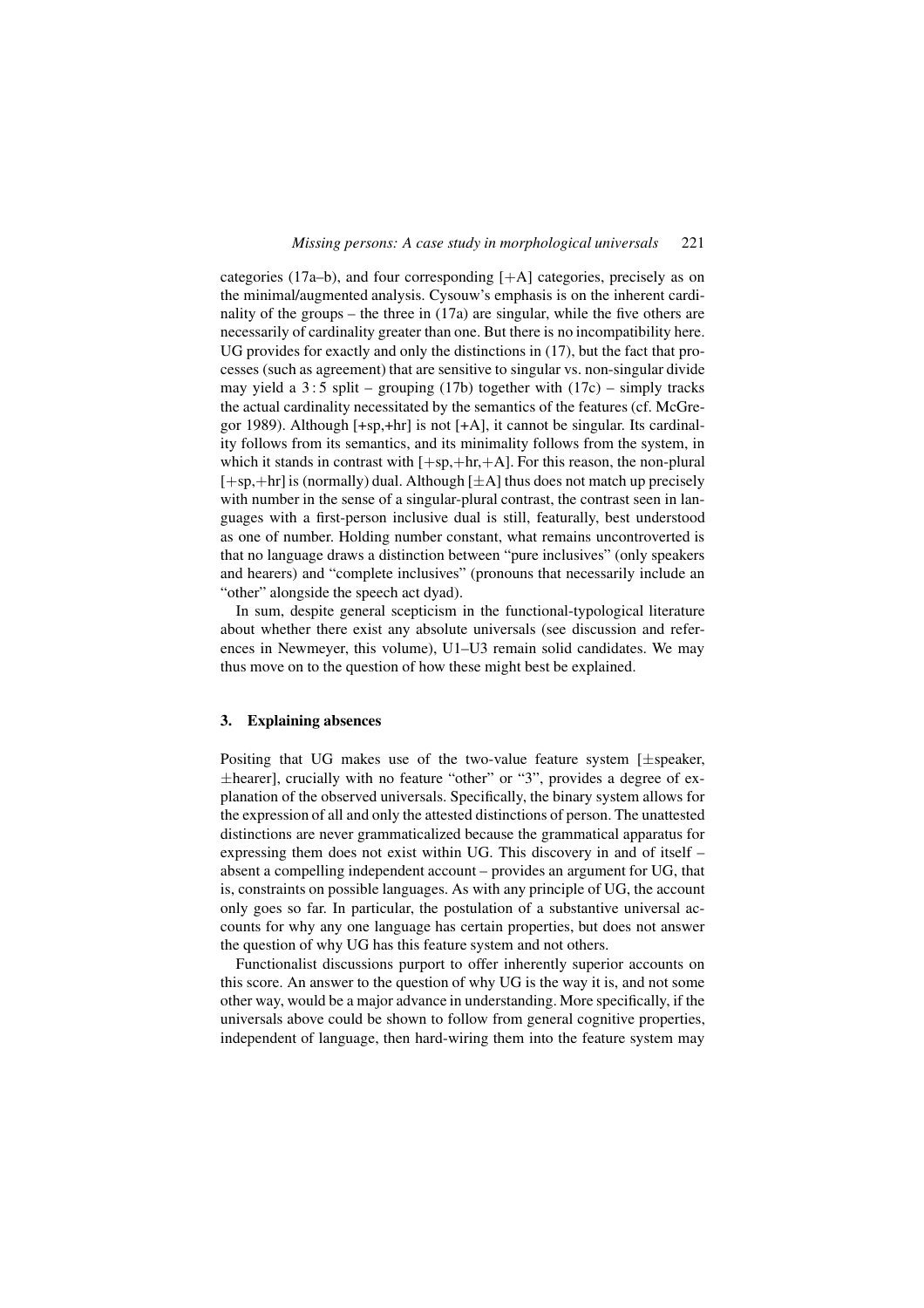be superfluous. There are at least two types of functionalist explanation for the person universals currently on offer, and I will consider each one in turn, arguing that they range from uncompelling to unsupported by the evidence. One view holds that the unattested distinctions are possible in principle, but of such vanishingly small functional load that they would never be grammaticalized (Cysouw 2003: 76). Another view holds that the unattested distinctions are indeed impossible, but due to general properties of the cognitive representation of discouse: namely, the way in which we conceive of conversations necessarily yields only the attested contrasts. The feature system may allow for additional distinctions, but these would be unusable, in a manner more or less parallel to the cliché example of \*[+hi,+low] in phonology: the grammar (feature logic) need not exclude such a representation, but it will always be unusable for system-external reasons. This latter view has been explicitly offered for U1 only as far as I know (Boas 1911: 39); Levinson (1988) might be read as endorsing an extension to U2, although Levinson's suggestion amounts to a proposal specific to language, and is thus a variant of the UG/formalist proposal sketched above. I address each of these in turn.

# *3.1. Functional load*

In discussing the empirical validity of U1 and U2, Cysouw (2003: 76) writes:

[t]he cateogries 1+1 and 2+2 are thus possible linguistic categories, but they are not grammaticalized in human language. This absence can be explained by noting that the conversational settings in which the semantic categories 1+1 and 2+2 are attested are extremely marked.

The context of this passage makes it clear that Cysouw is offering an explanation for U1 and U2. That is, the "absence" of 2+2 quite unambiguously refers to the absence of a form distinguishing multiple hearers from hearer + others (but see the remarks on "3" in Section 2.5 above). The explanation proposed is that such a distinction has a vanishingly small functional load and can thus never give rise to a morphologized person distinction. Unfortunately, two key pieces of the explanation are missing.

On the one hand, no data is given to support the claim that the relevant contexts are indeed rare. For example, given some representative sample of second person plural forms, just how rare is the multiple hearer meaning, as opposed to the meaning hearer plus others?<sup>18</sup> To attempt a crude estimation of this, I had an

<sup>18.</sup> Cysouw, following McGregor (1989), offers a particularly narrow sense of the relevant contexts, noting, with regard to multiple hearers, that "eye contact with more than one person is only achieved in specific situations, like class address" (p. 77). Since eye contact is not nec-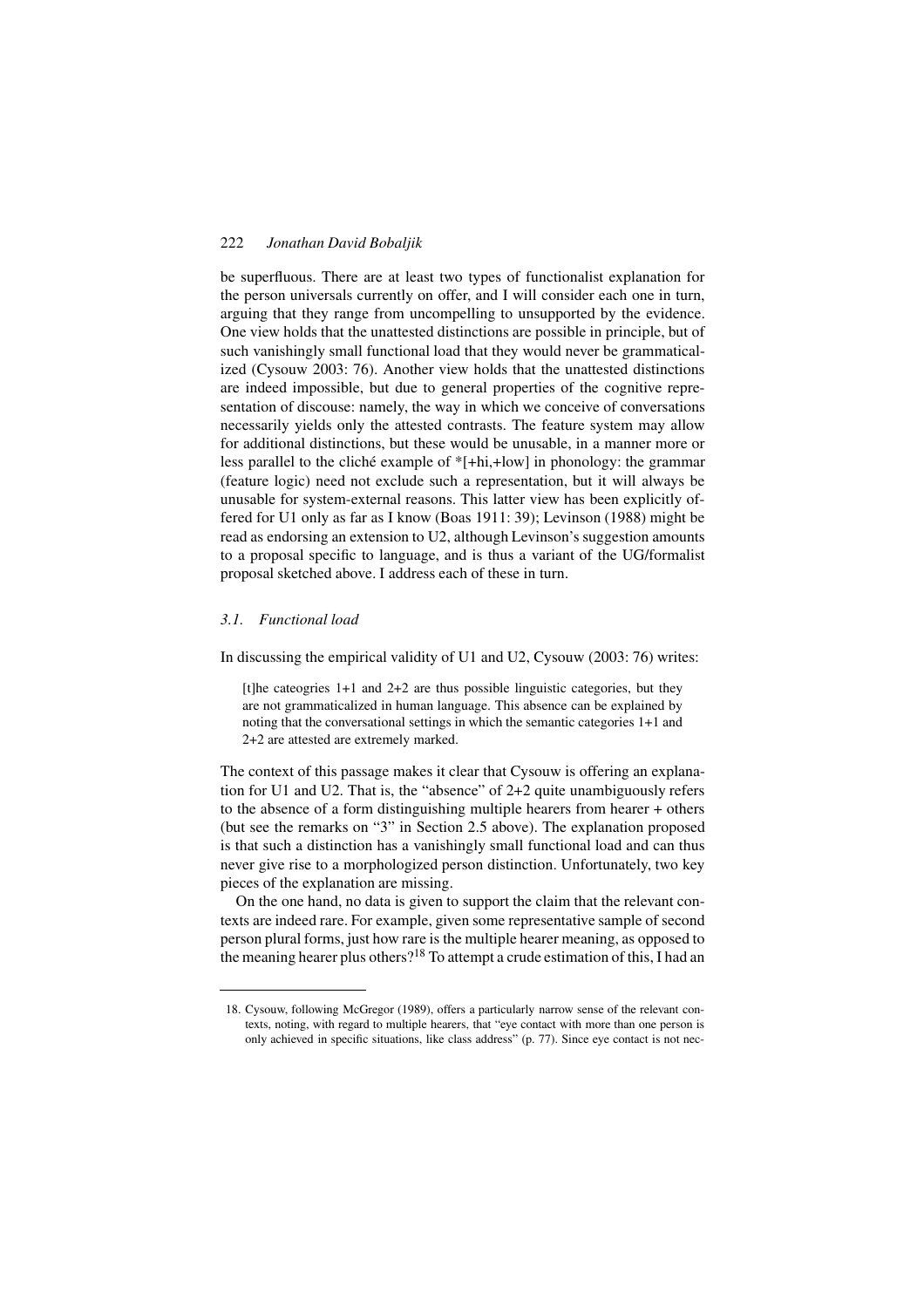online corpus of Spanish investigated (http://www.corpusdelespanol.org, consulted June 2007). Occurrences of the 2 PL *vosotros* were counted, and coded where possible for whether they referred to multiple hearers [2+2], hearer plus others [2+3]. In the corpus available, only 64 pronouns occurred with context and for the majority of these, the context was not sufficient to unambiguously determine the pronominal reference. However, for those where the reference was clear, 13 were multiple hearer contexts as opposed to only 4 for hearer plus others. If the results are at all representative, this would appear to undermine the position that the  $[2+2]$  context is in any relevant way marked in actual usage.

Further, no independent threshold of grammaticalizability is provided. What counts as 'extremely marked' to a sufficient degree as to be universally impossible to grammaticalize? The claim of extreme markedness thus seems to rest on a hunch about plausibility. On this point, researchers apparently simply differ in their hunches. Thus while Cysouw appears to consider the functional load of the contrast negligible, comparing the quotes from Lyons in Sections 2.3 and 2.4 above suggests that Lyons found the functional load of the second person contrast plausible enough to be worthy of identification, and in this, significantly distinct from that in the first person. Likewise Zwicky (1977) criticizes the binary feature system, in part because it fails to allow for the inclusive/exclusive contrast in the second person (U2), stating that he knows of no language that draws the distinction "but expect[s] that there are some" (1977: 729). As it happens, Zwicky was to be disappointed – the universal is absolute, however, the fact that researchers simply differ starkly in their assessment of the a priori plausibility of the contrast underscores the need for an empirical basis to the argument.<sup>19</sup> Of course, this does not defeat the possibility of an explanation in terms of functional load, but it seems safe at this point to say that nothing beyond a speculation is currently on offer. To the extent that Lyons, Zwicky and others are correct in their assessment of the relevant contrast as being sufficiently salient in discourse, this would appear to speak against this particular functional explanation.<sup>20</sup>

essary for the use of second person singular forms (i.e., when the issue of multiple hearers is not at issue) its relevance here eluded me.

<sup>19.</sup> I would hazard a guess that, at least in conversation, reference exclusively to multiple hearers  $(2+2+\dots)$  is at least as common, if not more so, than a good number of the finer distinctions that one does find morphologized in, say, tense and aspect systems, or in extremely rich case systems. If correct, this should challenge, if not refute, the notion that simply counting the degree to which a relevant context occurs in everyday speech is the relevant determinant of grammaticalizability.

<sup>20.</sup> Newmeyer (2005: 13) mentions U1 and notes a potential direction of functional explanation attributed to Martin Haspelmath, namely, that "innovations always begin with individual speakers, not with groups of speakers." The presumed underlying assumption is that a pro-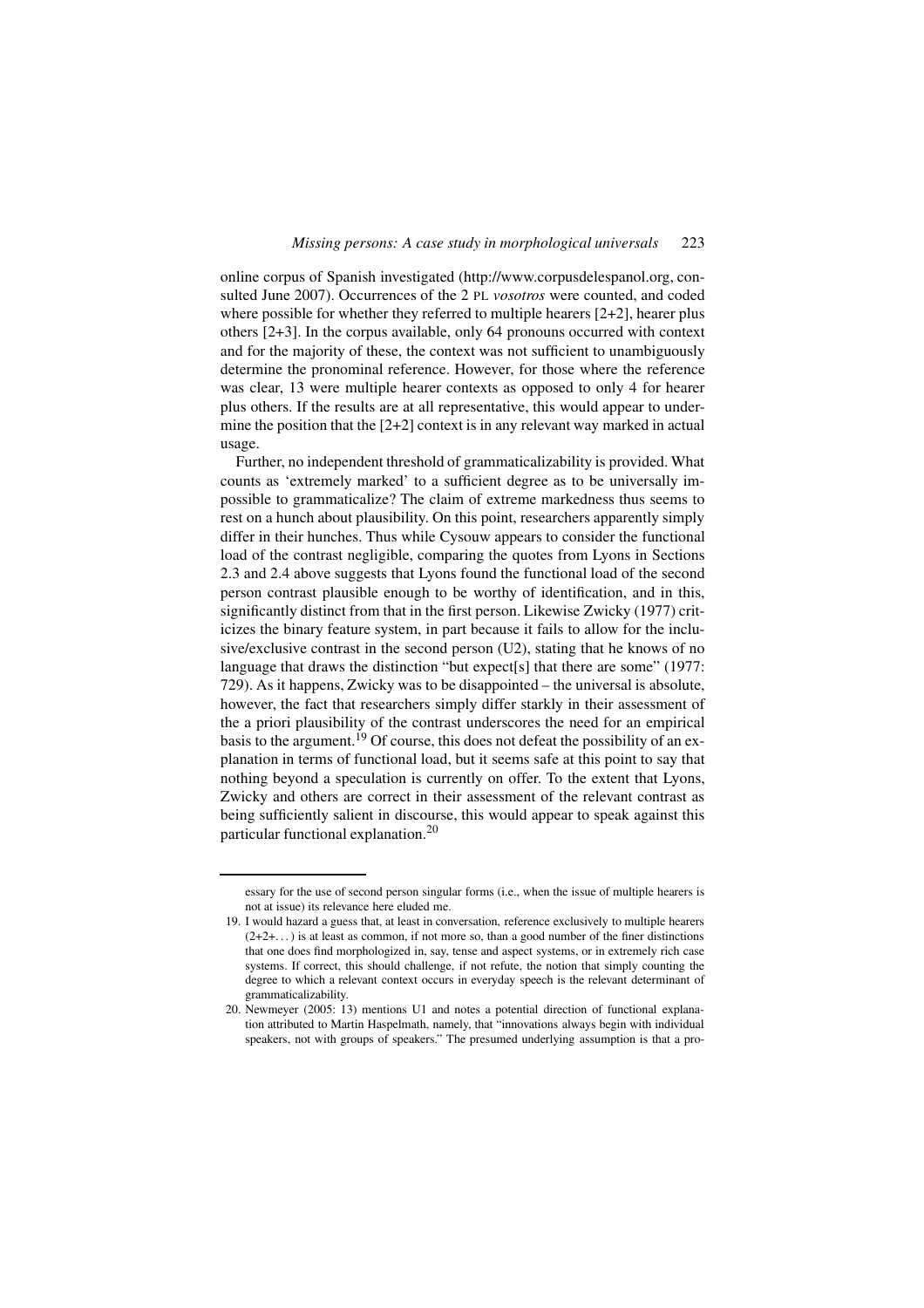At this point, we leave the explanation in terms of functional load as an unsubstantiated speculation, and turn to the question of whether a languageexternal explanation of the universals is plausible in light of what is known (or conjectured) about the language-independent cognitive representation of communication.

#### *3.2. Extended egocentricity*

A language-external explanation would be provided (thus rendering superfluous the argument for a substantive universal feature inventory) if it could be shown that the unattested distinctions cannot be simply conceptualized, and thus cannot be expressed in language in simple terms, regardless of the formal apparatus.

Looking first at U1, the absence of a contrast between a plurality of speakers versus [speaker and others], Franz Boas suggested that such a contrast was impossible on, partly, language-independent grounds. Thus, he took "first person" [1] to denote not the speaker but rather the *self,* and wrote: "[a] true first person plural is impossible, because there can never be more than one self." Boas 1911: 35). A similar viewpoint characterizes remarks by Benveniste (1966: 233), Sokolovskaja (1980), $^{21}$  and others. Greenberg (1993) terms this argument the uniqueness of the *ego*.

Although this appears at first blush to be a typical functionalist explanation, offering an account for a linguistic universal in terms of a generalization that is independent of language, on reflection, it can be seen that this falls squarely within the formal mode of explanation, relying directly on a claim about the universal feature inventory as a restriction peculiar to language. The aspect of the account that is language-independent is the uniqueness of the *ego*. <sup>22</sup> For the sake of argument, we may grant that to be correct as a matter of human psychology. But the account of the linguistic facts rests entirely on the premise

noun used exclusively for mass speaking would require a simultaneous innovation by a group, which Haspelmath contends is impossible. However, I would dispute the implicit assumption here, since there are various forms of mass speaking, such as liturgical contexts, in which a single figure leading the speech provides the text to be repeated (repeat after me). Such forms of speech can and do have characteristics that are different from everyday speech, and thus provide, in principle, an avenue whereby a sufficiently charismatic individual may innovate a form specific for mass speaking. I thank Fritz Newmeyer and Martin Haspelmath for discussion of this point.

<sup>21.</sup> Sokolovskaja (1980) does not include U1 in her list of 50 putative universals regarding personal pronouns, and instead stipulates as a part of her notational apparatus that the speaker is always singular (i.e., unique), see her "limitation 1" (p.85).

<sup>22.</sup> It is probably important to distinguish *ego* from the related notion of *deictic center*. The latter may indeed be a more appropriate source for the grounding of the first person, but I will leave these further refinements aside.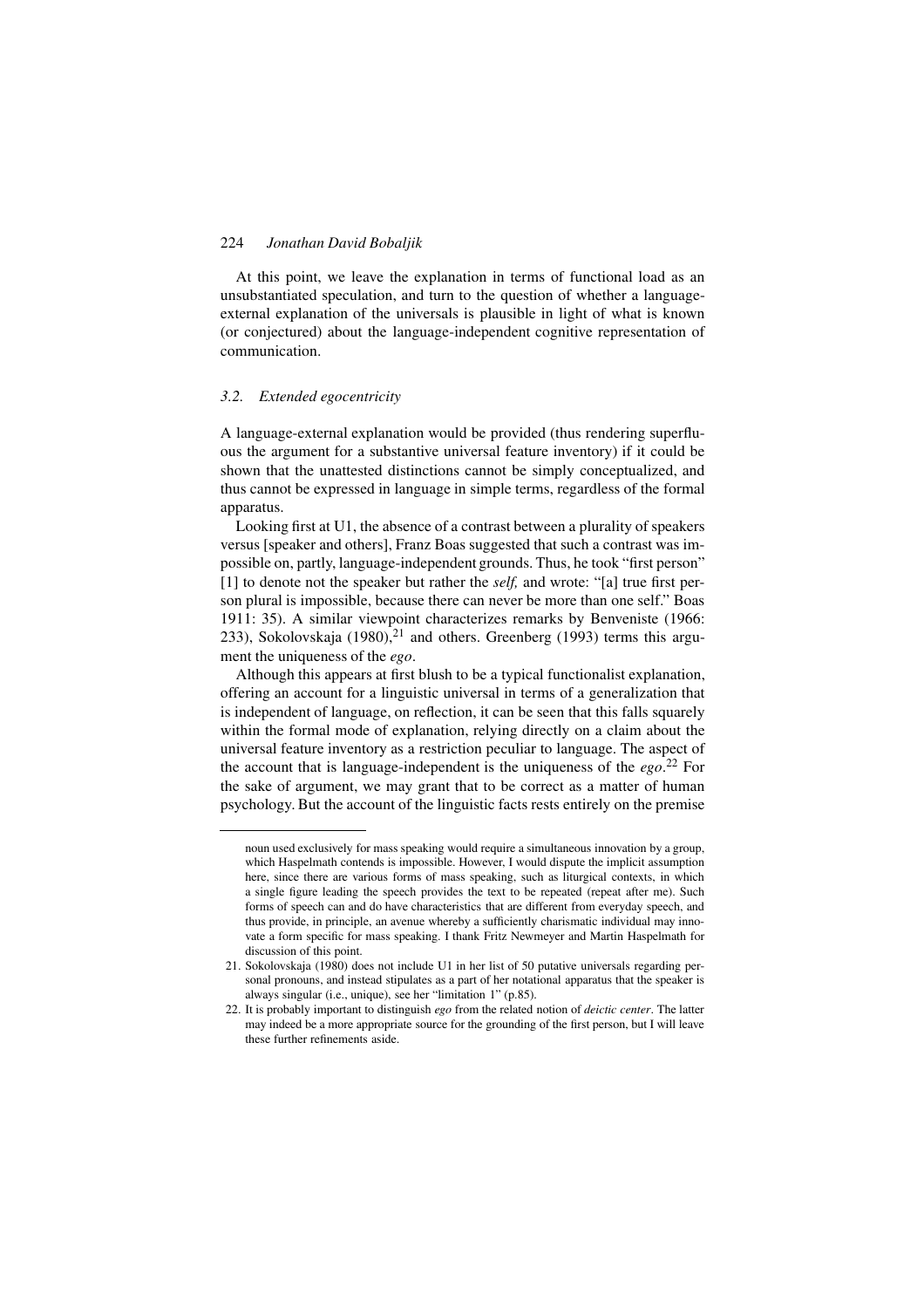that the morphological category "first person" universally denotes [*ego*], and can never be, say, the conventional discourse role of *speaker*. What is doing the explanatory work in excluding a true first person plural is this latter premise, that is, an assumption about an irreducible property of language, an aspect of the universal feature inventory.23 Boas's conjecture explains (without need for any additional stipulation) why the plural of a first person must be associative, but it does so only if there is a universal inventory of possible grammatical features, and this inventory includes [*ego*] but does not include [*speaker*].

The considerations just mentioned cover only U1. We may ask at this point whether there is a parallel to the uniqueness of the *ego* that would hold for U2 (and U3), say, a uniqueness of the *tu*. Greenberg rejects this possibility explicitly: "The ego has two linguistically relevant peculiarities. It is unique, and *unlike the second* or third person it has no true plural." (Greenberg 1993: 13, emphasis added). In contrast to Greenberg, Levinson (1988: 183) suggests it "may be that pronouns universally exhibit a 'prototype' semantics (Fillmore 1982) based on a canonical situation of utterance where there are only two participants, so that the . . . notions 'speaker' and 'addressee' exhaust the relevant participant roles." Levinson may thus be read as suggesting a unique *tu* alongside the unique *ego* in the universal feature inventory, see also Benveniste  $(1966: 232).^{24}$ 

If correct, this would indeed be a notable discovery, because it is very clearly a property of language and not a property of general cognition. Indeed, the context of Levinson's remarks is an assessment of the rich array of categories for the analysis of speech act participant roles that arise in the literature on sociolinguistics and the ethnography of speaking (Levinson discusses in particular the work of Erving Goffman, e.g., Goffman 1981). What is striking is how few of these distinctions are grammaticalized in the morphology of person. Where

<sup>23.</sup> See Lyons (1977) and Zwicky (1977), who stress the need to distinguish between speech act roles and morphological/grammatical categories of person, and suggesting that there are universals of language governing the relation between these. I have suggested that Zwicky was wrong in certain details, but his point is fundamental in evaluating purported languageexternal (i.e., functional) explanations, as discussed in the main text.

<sup>24.</sup> What Levinson might have in mind is something like the following: Just as Greenberg suggested that the speaker understands "we" even in chorus contexts to mean "I (unique) and those associated with me", the addressee will always understand plural 'you' as addressed to "me (unique) and those associated with me". In other words, although the speaker may address multiple individuals simultaneously, the hearer will always "hear" the utterance as directed towards themself – the unique *ego* – and associated others. My thanks to Irene Heim (p.c. 2005) for suggesting this way of thinking about what a "unique *tu*" might mean. Taking this direction further, it may then be instructive to think of the opposition *ego vs. tu* not as reference to [speaker] vs. [hearer], but rather as a distinction of orientation: 'originating from' vs 'directed towards' the *ego*/deictic center, on analogy to other aspects of deixis (cf. German *hin* vs. *her,* away from vs. towards the deictic center (speaker)).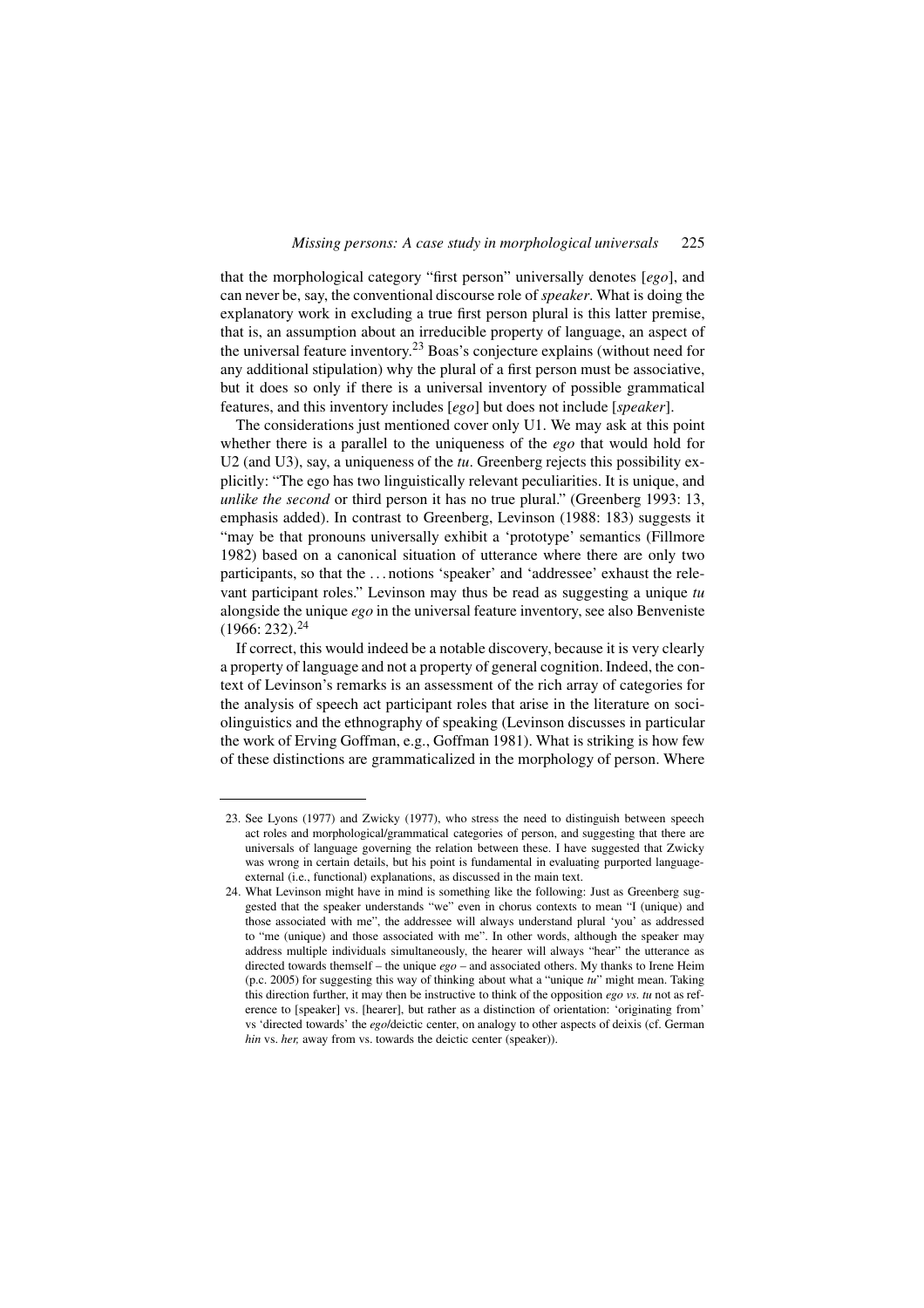the linguist understands a notion of, say 'addressee', Goffman and those following him posit an array of finer distinctions (for example, between the *addressee*, to whom the utterance is addressed, the *target*, to whom the message is addressed, and the *hearer*, who happens to actually hear the utterance; the three need not coincide in actual utterance events). The suggestion from Levinson noted above was offered as a speculative answer to the question "why should most languages utilize first- and second-person grammatical categories that are indifferent to all the finer distinctions that are possible?" (Levinson 1988: 183). It is thus abundantly clear that Levinson, and those on whose work he draws, quite explicitly see the problem as being one of linguistic, and not conceptual or cognitive, universals.

In sum, an account of U1–U2 in terms of the uniqueness of the *ego* and even more so of the uniqueness of the *tu* does not constitute a functional account at all, but is rather a formal account – a specific proposal regarding the restricted universal inventory of features from which the grammatical categories in the world's languages may be constructed.<sup>25</sup>

# 4. Conclusion

The conclusion seems inescapable, on the basis of the known facts. It is a universal and fundamental organizing principle of morphology that there are only two grammatical persons, namely first and second, in the sense that the dimension of person in natural language is exhaustively characterized by these two features, which in combination yield a four-way contrast. To be sure, there is room for further refinement in establishing the precise features, for example (i) whether these are binary (as in (18b)), or privative with underspecification for third person (as in  $(18c)$ ),<sup>26</sup> (ii) whether these are part of a geometry, and (iii)

<sup>25.</sup> Levinson argues that some of the finer distinctions are in fact expressed in some languages. For example, differences between 'source' and 'speaker' are drawn in the distribution of evidentials. The observation constitutes further support for the main thesis here: the finer-grained distinctions that are universally unattested in the (simplex) morphology of person-marking are in fact distinguishable elsewhere in language. This argues strongly against the proposition that the absence of the distinctions in person morphology can be reduced to a general languageexternal property. See also Cysouw (2003: 6–8).

<sup>26.</sup> Note that the logic of underspecification provides a partial hierarchy  $1+2 > 1,2 > 3$ , which is expected to be reflected in considerations of markedness, for example, predictions about directions of neutralization and syncretism. For example, in a language like English, as there is no "inclusive" pronoun, the first four categories in (18) constitute a natural class, defined by the feature [speaker]. There is a sizeable literature on this, including significant debate, see Noyer (1997), Harley and Ritter (2002), McGinnis (2005) and Nevins (2007); see Cysouw (2003) for criticism. Note that the logic of underspecification does not inherently order [speaker] versus [hearer]; if it is correct that the semantic grouping [speaker,hearer] always neutralizes to [speaker] in a language without an inclusive/exclusive opposition, this needs to be stated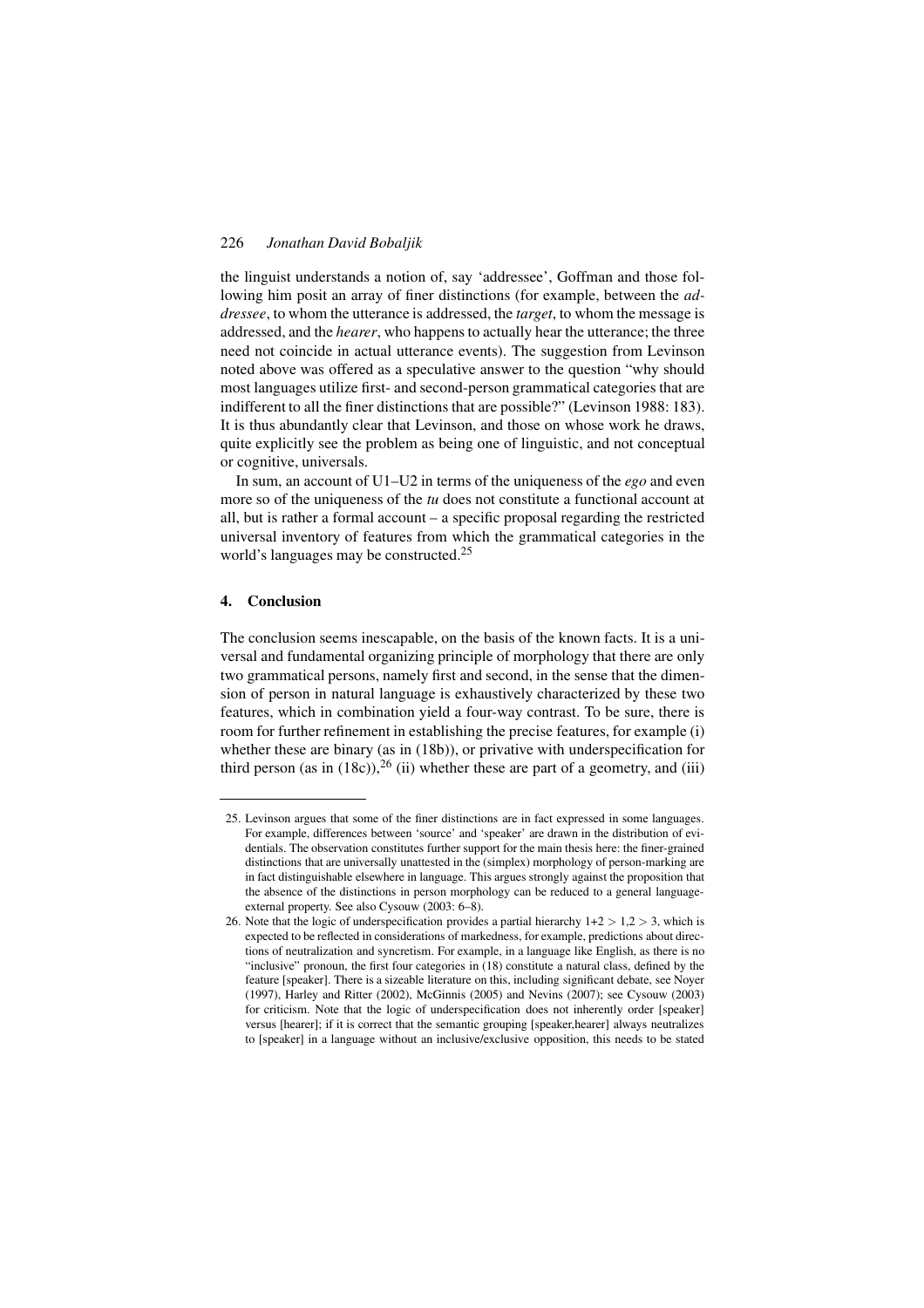how precisely the features are defined with respect to speech act participants ([speaker/hearer] vs. [ego/tu], etc.).

| (18) | a. Notional | b. Binary                          | c. Privative      |
|------|-------------|------------------------------------|-------------------|
|      | $1+2$       | $[+spk,+hr]$                       | [speaker, hearer] |
|      | $1+2+3$     |                                    |                   |
|      | $1 + 3$     | $[+{\rm spk},-{\rm hr}]$ [speaker] |                   |
|      |             | $[-\text{spk}, +\text{hr}]$        | [hearer]          |
|      | $2 + 3$     |                                    |                   |
|      | 3           | $-spk,-hr$                         | (unspecified)     |

This is a noteworthy discovery, and has proven eminently robust, having survived more scrutiny, over a larger range of languages, than most, if not all, other morphological universals. The universals in U1–U3, which motivate the two-valued system, have been discussed and investigated over more than 50 years of work, and some 500 languages. The categories involved are extremely well-defined and accessible, thus it is clear what a relevant counterexample would look like. Indeed, counter-examples have been proposed, but as discussed above, none has survived closer inspection. This discovery is all the more important for the study of linguistic universals as it has resisted explanation from language-external considerations. Proposed functional explanations, such as the uniqueness of the *ego* (and perhaps of the *tu*) are not language-independent properties of cognition, but amount in fact to recognition of the formalist position, that there are indeed substantive linguistic universals that constitute discoveries about limitations on possible morpheme inventories. That is, what the study of person marking teaches us is that there are indeed well-defined, conceivable meanings, that are simply inexpressible as simplex elements. The atomic feature inventory of Universal Grammar is limited, and it is therefore meaningful to speak of possible and impossible morphemes.

*University of Connecticut*

in addition, for example, via a hierarchy  $1>2>3$  (Zwicky 1977), though the facts here are famously debated (see Noyer 1997). On semantic issues bearing on markedness, see Schlenker (1999), Heim (in press), Sauerland (in press), Kratzer (2006) and references there.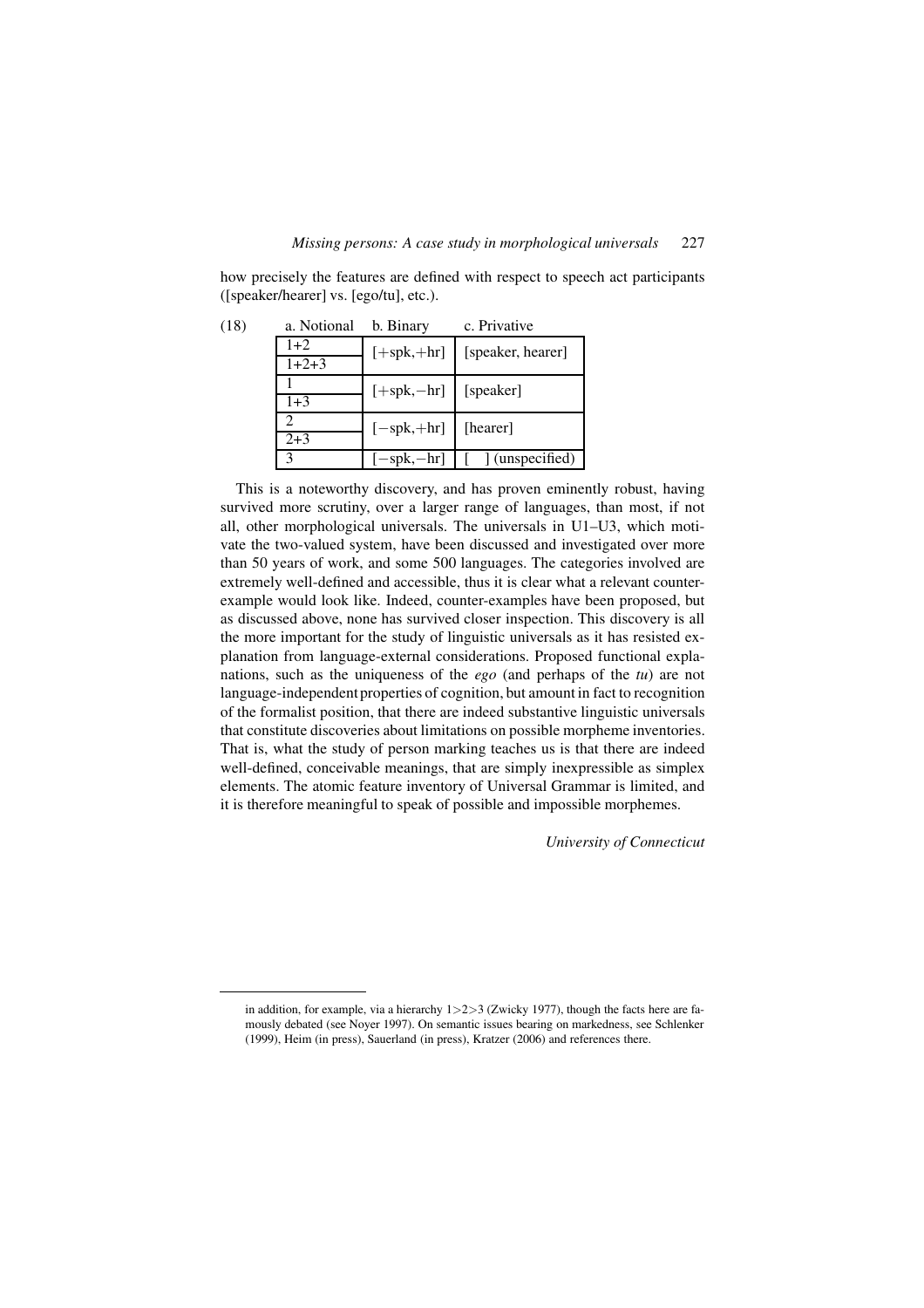#### References

Anderson, Stephen R. (1992). *A-Morphous Morphology*. New York: Cambridge University Press. Aristava, Š. K., Kh. S. Bgažba, M. M. Tsikolija, L. P. Čkadua, and K. S. Šakryl (1968). *.*<br>Грамматика абхазского языка . Suxumi: Alašara.

- Aronoff, Mark, Irit Meier, Carol Padden and Wendy Sandler (2004). Morphological universals and the sign language type. In *Yearbook of Morphology 2004*, Geert Booij and Jaap van Marle (eds.), 19–39. Dordrecht: Kluwer.
- Benveniste, Emile (1966). *Problèmes de linguistique générale*. Paris: Gallimard.

Blansitt, Edward L. (1975). Progressive aspect. *Working Papers on Language Universals* 18: 1–35.

- Boas, Franz (1911). Introduction. In *Handbook of American Indian Languages*, Franz Boas (ed.), 1–83. Washington, D.C: Bureau of American Ethnology,. [Reprinted in Preston Holder (ed.) (1991). *Introduction to Handbook of American Indian Languages,* Lincoln: University of Nebraska Press.]
- Bybee, Joan L. (1985). *Morphology: A Study of the Relation between Meaning and Form*, Amsterdam/Philadelphia: John Benjamins.
- Cinque, Guglielmo (1999). *Adverbs and Functional Heads: A Cross-Linguistic Perspective*. Oxford: Oxford University Press.
- Conklin, Harold C. (1962). Lexicographical treatment of folk taxonomies. In *Problems in Lexicography*, Fred W. Householder and Sol Saporta (eds.), 119–142. Bloomington: Indiana University Press.
- Comrie, Bernard (1980). Review of *Universals of Human Language, vol III: Word Structure*, J. H. Greenberg (ed.), *Language* 56 (4): 834–838.
- Corbett, Greville G. (1991). *Gender*. Cambridge: Cambridge University Press.
- (2000). *Number*. Cambridge: Cambridge University Press.
- Croft, William (2003). *Typology and Universals* [Second Edition]. Cambridge: Cambridge University Press.
- Cysouw, Michael (2003). *The Paradigmatic Structure of Person Marking*. Oxford: Oxford University Press.
- Elson, Ben (1960). Sierra Popoluca Morphology. *International Journal of American Linguistics* 26 (3): 206–223.
- Filimonova, Elena (ed.) (2005). *Clusivity: Typology and Case Studies of the Inclusive-Exclusive Distinction*. Amsterdam: John Benjamins.
- Fillmore, Charles J. (1982). Frame semantics. In *Linguistics in the Morning Calm*, 111–137. Seoul: Hanshin.
- Foley, William A. (1986). *The Papuan Languages of New Guinea*. Cambridge: Cambridge University Press.

Forchheimer, Paul (1953). *The Category of Person in Language*. Berlin: Walter de Gruyter.

- Fransen, Margo A. E. (1995). A grammar of Limbum, a Grassfields Bantu language spoken in the north-west province of Cameroon. Ph.D. Dissertation, Free University, Amsterdam.
- Goffman, Erving (1981). *Forms of Talk*. Philadelphia: University of Pennsylvania Press.
- Gonzalez, Andrew B. (1981) *Pampangan: Towards a Meaning-Based Description*. Canberra: Australian National University.
- Greenberg, Joseph H. (1963). Some universals of grammar with particular reference to the order of meaningful elements. In *Universals of Language*, Joseph H. Greenberg (ed.), 73–113. Cambridge: MIT Press.
- (1988). The first person inclusive dual as an ambiguous category. *Studies in Language* 12 (1): 1–18.
- (1989). On a metalanguage for pronominal systems: A reply to McGregor. *Studies in Language* 13 (2): 452–458.
- (1993). The second person is rightly so called. In *Principles and Prediction: The analysis of Natural Language*, Mushira Eid and Gregory Iverson (eds.). Amsterdam: Benjamins.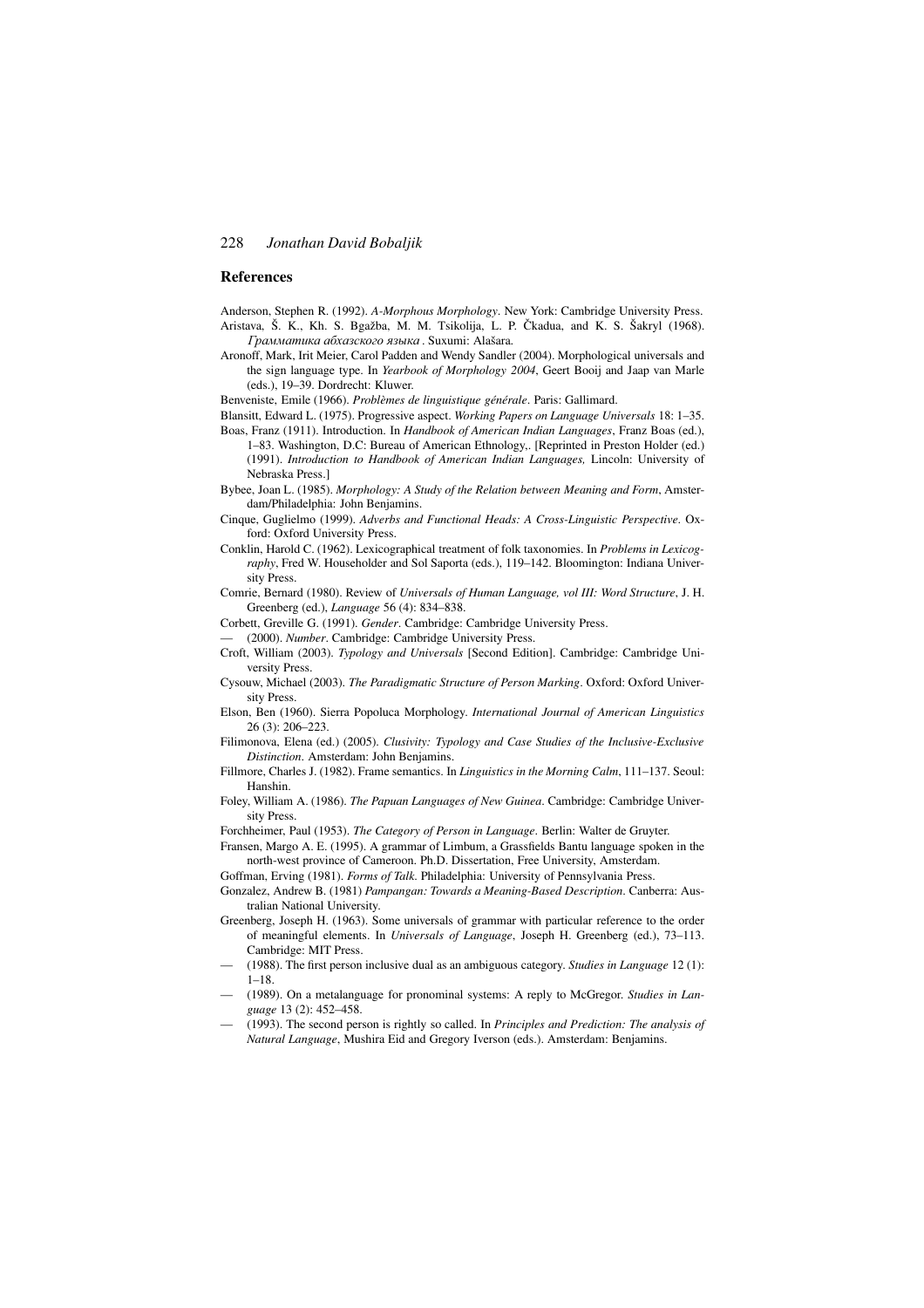- Halle, Morris (1997). Distributed morphology: Impoverishment and fission. In *PF: Papers at the Interface, MIT Working Papers in Linguistics* 30, Benjamin Bruening, Yoonjung Kang and Martha McGinnis (eds.), 425–449. Cambridge: MIT Press.
- Harley, Heidi & Elizabeth Ritter (2002). Person and number in pronouns: a feature-geometric analysis. *Language* 78: 482–526.
- Heim, Irene (in press). Uninterpretable features on bound variable pronouns. In *Phi Theory: Phi Features across Interfaces and Modules*, David Adger, Susana Béjar and Daniel Harbour (eds.). Oxford: Oxford University Press

Hewitt, B. George and Zaira K. Khiba (1979). *Abkhaz*. Amsterdam: North Holland.

Ingram, David (1978). Typology and universals of personal pronouns. In *Universals of Human Language*, vol. III: *Word Structure*, Joseph H. Greenberg (ed.), 213–248. Stanford: Stanford University Press.

Julien, Marit (2002). *Syntactic Heads and Word Formation*, Oxford University Press, Oxford.

- Kratzer, Angelika (2006). Minimal pronouns: Fake indexicals as windows into the properties of bound variable pronouns. Unpublished manuscript, University of Massachusetts, Amherst.
- Levinson, Steven C. (1988). Putting linguistics on a proper footing: Explorations in Goffman's concepts of participation. In *Erving Goffman: Exploring the Interaction Order*, Paul Drew & Anthony Wootton (eds.), 161–227. Oxford: Polity Press.
- Lillo-Martin, Diane and Edward S. Klima (1990). Pointing out differences: ASL pronouns in syntactic theory. In *Theoretical Issues in Sign Language Research*, vol. 1: *Linguistics*, Susan D. Fischer and Patricia Siple (eds.), 191–210. Chicago: Chicago University Press.
- Lyons, John (1968). *Introduction to Theoretical Linguistics*, Cambridge: Cambridge University Press.
- (1977). *Semantics*. Cambridge, UK: Cambridge University Press.
- Marantz, Alec (1982). Re Reduplication. *Linguistic Inquiry* 13: 483–545.
- McCarthy, John J. and Alan Prince (1996): Prosodic morphology 1986. In *Rutgers University Center for Cognitive Science Technical Report* 32.
- McGinnis, Martha (2005). On markedness asymmetries in person and number. *Language* 81 (3): 699–718.
- McGregor, William B. (1989). Greenberg on the first person inclusive dual: Evidence from some Australian languages. *Studies in Language* 13 (2) : 437–458.
- Meier, Richard P. (1990). Person deixis in American Sign Language. In *Theoretical Issues in Sign Language Research*, vol. 1: *Linguistics*, Susan D. Fischer & Patricia Siple (eds.), 175–190. Chicago: University of Chicago Press.

Milne, Leslie (1921). *An Elementary Palaung Grammar*. Oxford: Clarendon Press.

- Moravcsik, Edith A. (1995). Summing up Suffixaufnahme. In *Double Case: Agreement by Suffixaufnahme*, Frans Plank (ed.), 451–484, New York: Oxford University Press.
- (2003). A semantic analysis of associative plurals. *Studies in Language* 27 (3): 469–503.
- Mühlhäusler, Peter and Rom Harré (1990). *Pronouns and People: The Linguistic Constructions of Social and Personal Identity*. Oxford: Blackwell.

Neidle, Carol, Judy Kegl, Dawn MacLaughlin, Benjamin Bahan and Robert G. Lee (2000). *The syntax of American Sign Language: Functional Categories and Hierarchical Structure*. Cambridge: MIT Press.

Nelson, Nicole (2003). Asymmetric anchoring. Ph.D. Dissertation, Rutgers University.

Nevins, Andrew (2007). The representation of third person and its consequences for Person-Case effects. *Natural Language and Linguistic Theory* 25 (2): 273–313.

Newmeyer, Frederick J. (2005). *Possible and Probable Languages*. Oxford: Oxford University Press.

— (2008). Universals in syntax. *The Linguistic Review* 25: 35–82 [this issue].

- Noyer, Rolf (1997). *Features, Positions and Affixes in Autonomous Morphological Structure*. New York: Garland Press.
- Plank, Frans (1985). Die Ordnung der Personen. *Folia Linguistica* 19: 111–176.